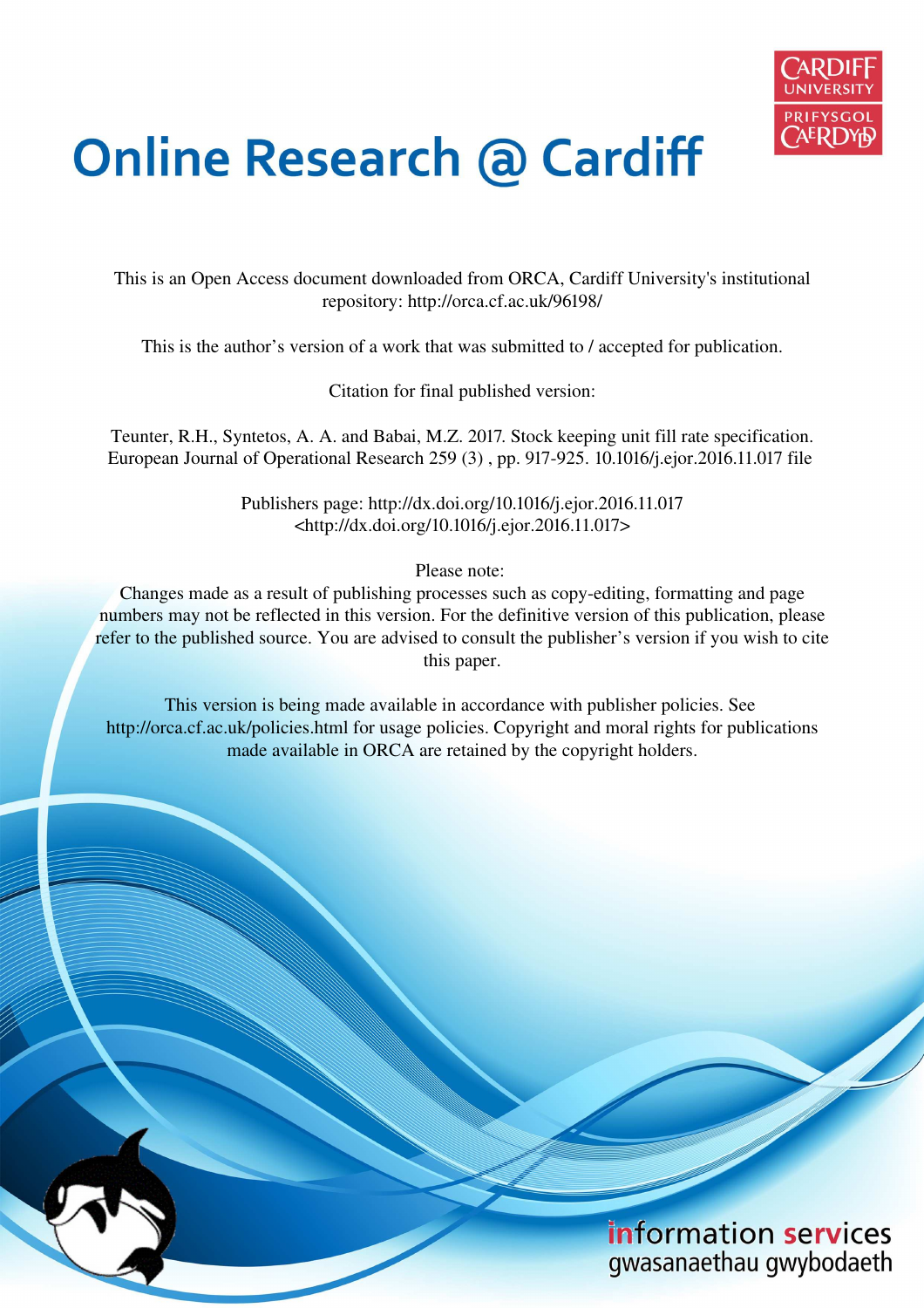## Stock keeping unit fill rate specification

**[Accepted for publication by the** *European Journal of Operational Research***]** 

#### **R.H. Teunter<sup>1</sup> , A.A. Syntetos2 #, and M.Z. Babai<sup>3</sup>**

<sup>1</sup> University of Groningen, NL,  $^2$  Panalpina Centre for Manufacturing and Logistics Research, Cardiff University, UK, <sup>3</sup> Kedge Business School, FR

# Corresponding author: +44 (0) 2920 876572, SyntetosA@cardiff.ac.uk

## **ABSTRACT**

The fill rate is the most widely applied service level measure in industry and yet there is minimal advice available on how it should be differentiated on an individual Stock Keeping Unit (SKU) basis given that there is an overall system target service level. The typical approach utilized in practice, and suggested in academic textbooks, is to set the individual service levels equal to the targeted performance required across an entire stock base or a certain class of SKUs (e.g., in ABC classification). In this paper it is argued that this approach is far from optimal and a simple methodology is proposed that is shown (on real life datasets) to be associated with reductions in stock investments. In addition, the new approach is intuitive, very easy to implement and thus highly likely to be positively received by practitioners and software manufacturers.

**Keywords:** Inventory; Service Level; Fill Rate; Safety Stock.

## **1. INTRODUCTION**

For inventory control, service levels constitute arguably the most important performance measures (Silver et al., 1998). The fill rate in particular (which determines the percentage of demand satisfied directly from stock-on-hand) is the most commonly used measure in industry,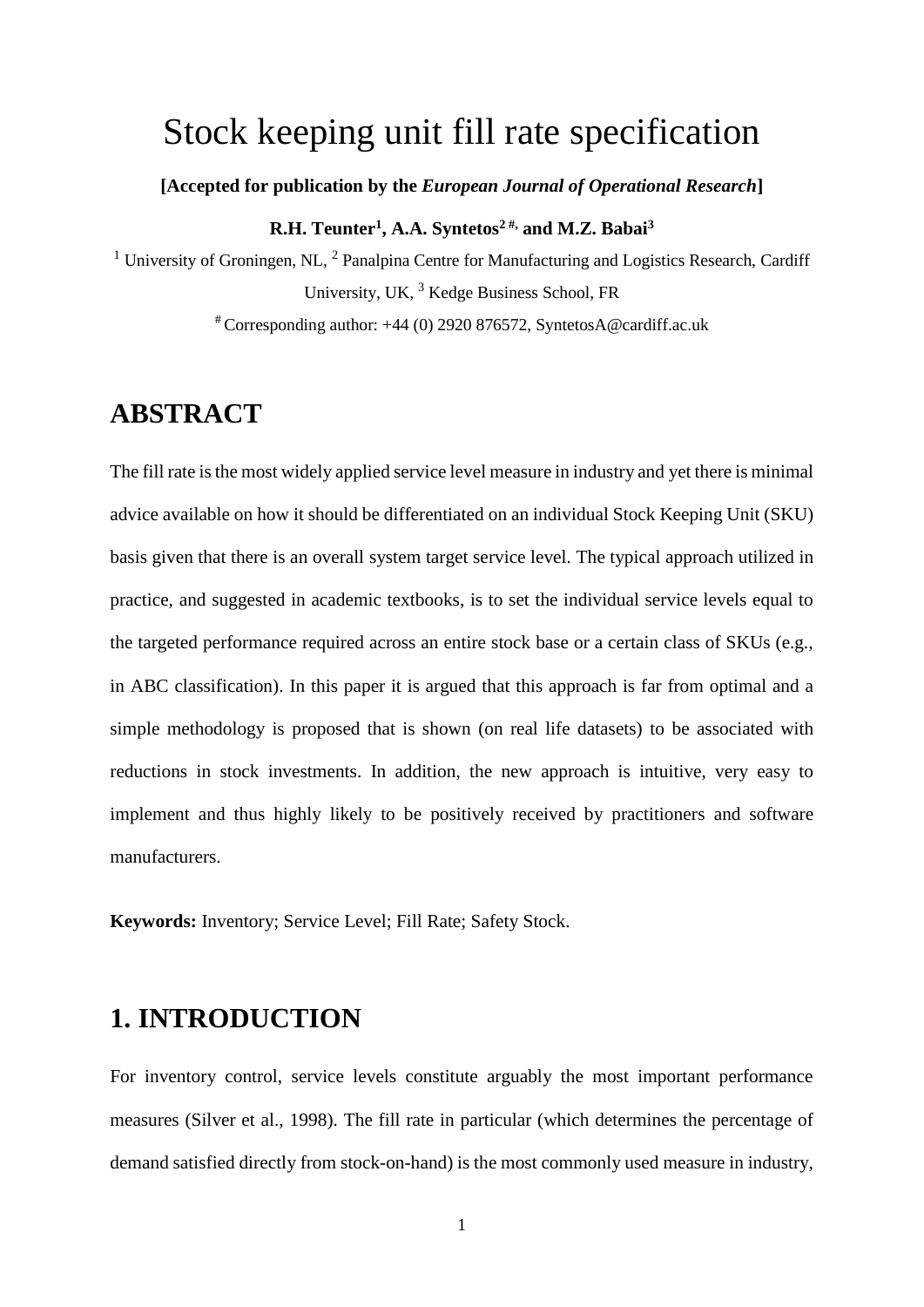as it translates directly to the customer service level achieved (e.g., Guijarro et al., 2012). This measure, also known as the volume fill rate, is to be distinguished from the order fill rate which represents the fraction of complete orders that can be filled directly from inventory (Larsen and Thorstenson, 2008, 2014). Another, somewhat less common, service measure is the ready rate, specified as the fraction of time during which the stock-on-hand is positive. It is well known (e.g., Silver et al., 1998, Axsäter, 2006) that for pure Poisson and normally distributed demand the (volume) fill rate is equivalent (although only approximately in the case of the normality assumption) to the ready rate. Other service level measures used in inventory systems are reviewed by Schneider (1981) and Silver and Bischak (2011).

Service level targets drive the determination of safety stocks and thus inventory investments and the responsiveness of the system to market (step) changes. Such targets should relate explicitly to individual Stock Keeping Units (SKUs). From an analytical perspective, safety stock and ordering calculations are performed at the individual item level. It is also intuitively appealing that different items must receive different treatment based on their characteristics. However, the considerable number of SKUs that modern organisations deal with often implies that targets are being set at the aggregate / *system* level, be that the entire stock base or a category of SKUs following a particular classification approach (e.g., ABC classification) (Teunter et al., 2010). The target service level then assigned to individual SKUs is simply that at the system level. One would expect that this approach is far from optimal when contrasting it to looking at each item separately and yet there are no guidelines in the literature as to how the latter could be done to differentiate service levels for individual SKUs in order to meet an overall system target service level. The specification of the 'right' service level on an individual SKU basis constitutes the purpose of this research.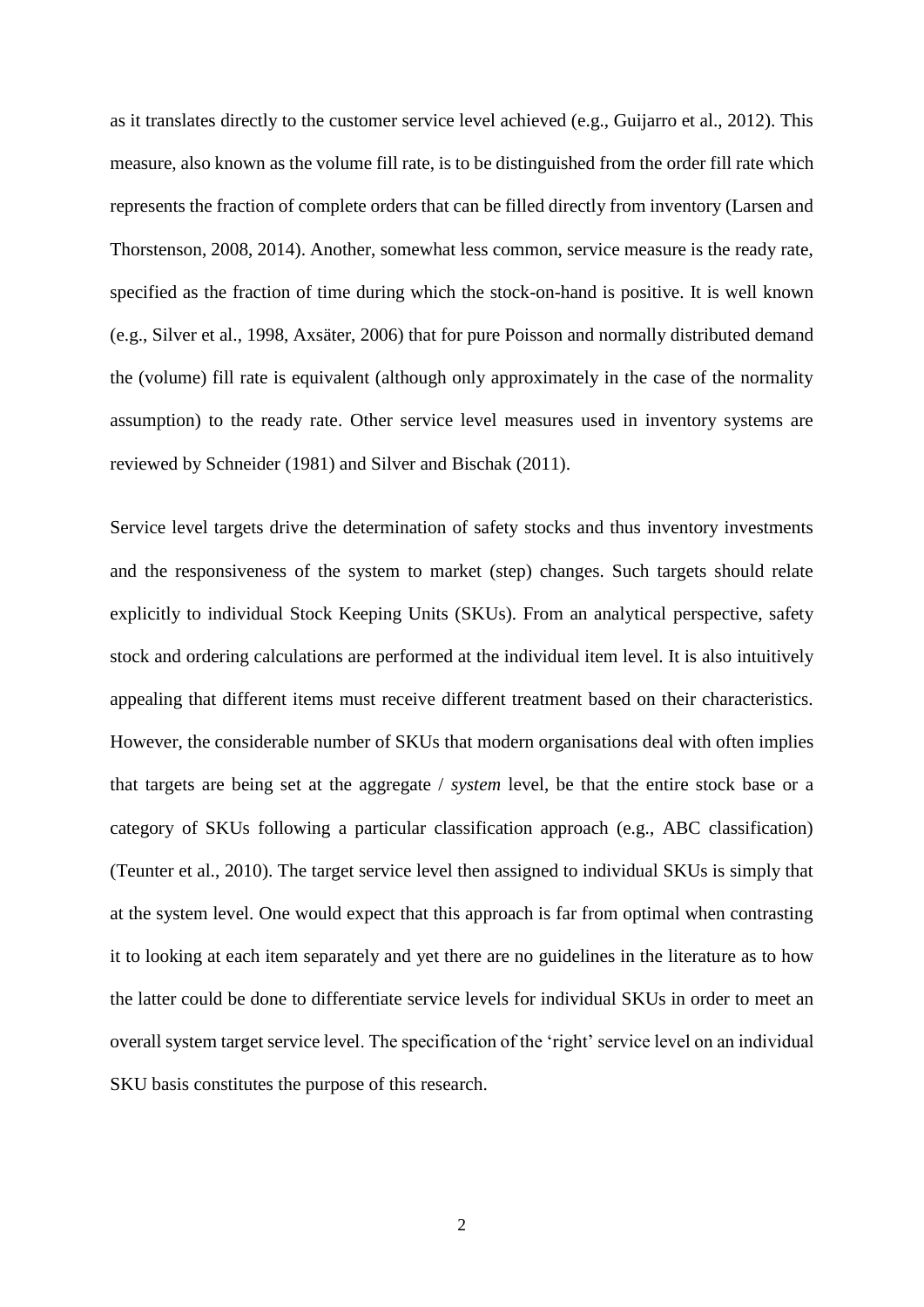#### **1.1. Practical and Research Background**

The authors have encountered a great number of companies that use the ABC classification to set service levels, by assigning the same service level to each SKU in a particular class. This is in line with findings from Lee (2002) from NONSTOP solutions (a provider of demand-chain optimization services) and Pflitsch (2008) from SLIMSTOCK (a provider of forecasting and inventory management software, including *Slimstock ABC* for inventory classification). Both confirm from their extensive experience of implementing inventory control software that the standard approach is to fix service levels per class.

Consideration of the individual SKU requirements and the assignment of a service level that is thought to be appropriate for a specific SKU occurs only on an exceptional basis. Companies are known for example to do so for what are often termed the '*super A*' items (in an ABC type classification), i.e. items of exceptional contribution to the profit margin or revenues.

State-of-the-art inventory planning software does offer manual (trial-and-error) experimentation to trade-off service levels and cycle/safety stock on an individual SKU basis. Inventory examination capabilities of that nature are supported by most specialized inventory control solutions, for example, *RightStock* from DBO SERVICES (Dawson, 2013) as well as supply chain planning software packages, for example, the *Inventory Planner* of ARKIEVA (Singh, 2013). In Figure 1 we depict the *Inventory Strategist* function of *RightStock.*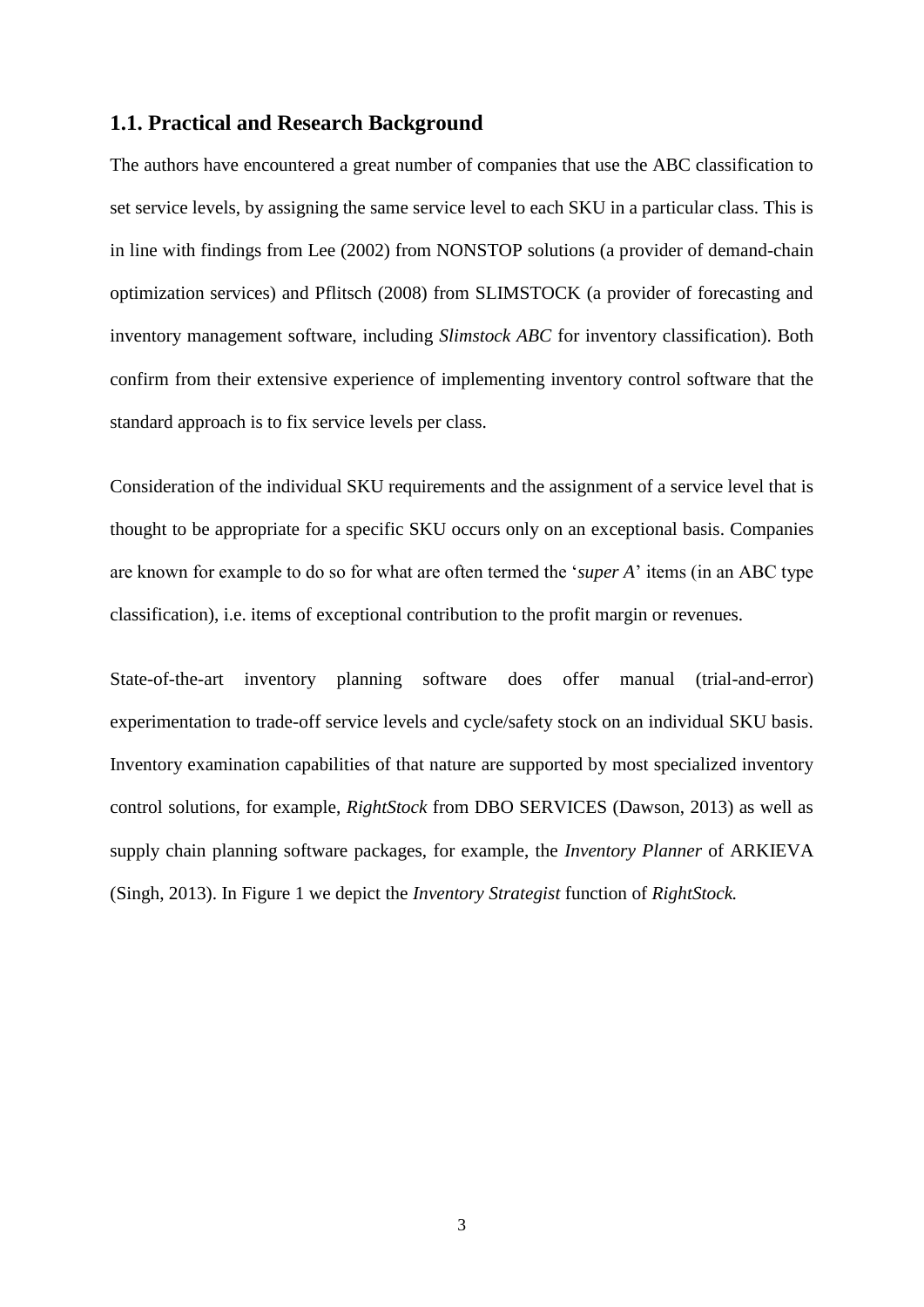

Figure 1. Inventory Strategist screenshot from RightStock software (presented with permission granted from DBO Services Limited)

For the example considered in Figure 1, the system target service level is set to 95% and managers may experiment with the implications of altering the target for a particular SKU in terms of the average inventory required to sustain such a target. Inventory is controlled by a continuous re-order point, order quantity policy. This results in the cycle inventory being half of the order quantity; the average inventory equals the cycle inventory plus the safety stock (determined in this example based on the normality assumption). The implications of altering the service target, ceteris paribus, are automatically recalculated and managers may experiment to reach a decision as to what is the 'best' service level for a specific SKU.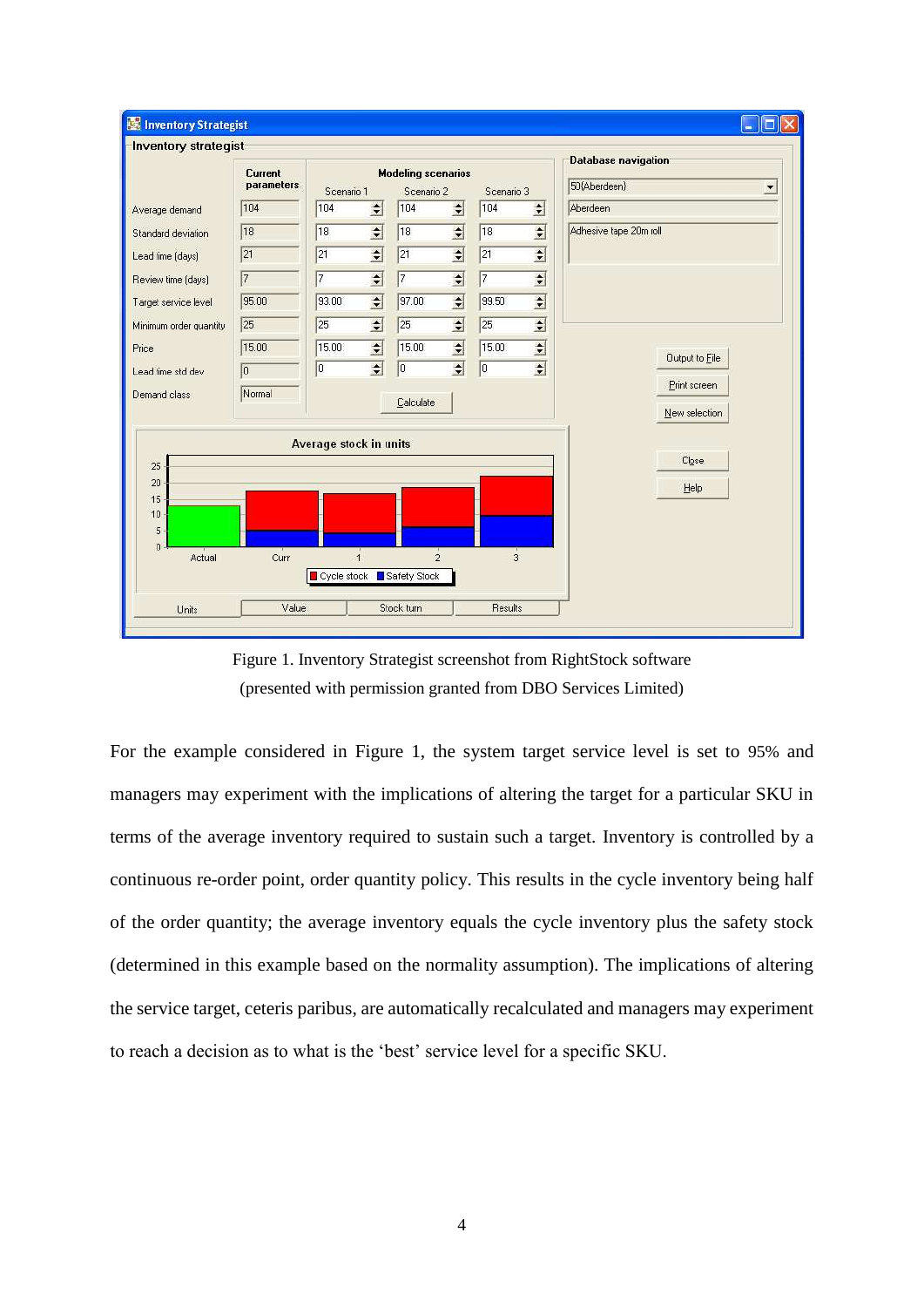Obviously, manual exploration of the effect of service level variation on the system cost and the system service level can only be done for a small selection of SKUs. Furthermore, lack of insight into why one SKU gets a higher service level than another may prevent managers from following such advice. Making such evaluations across the entire range of SKUs requires a system optimization approach that, to the best of our knowledge, is not available in any commercial inventory planning tool.

Although the majority of the inventory literature is also concerned with single SKU systems, the literature *does* suggest some multi-SKU approaches for setting service levels. Most of these approaches are rather complex and may therefore be difficult to implement. We refer interested readers to Thonemann et al. (2002) for a discussion of key findings, and will only discuss the relatively simple approaches here.

Motivated by the absence of simple multi-SKU approaches, despite their great practical relevance, Thonemann et al. (2002) set out to derive an "easy-to-use model to estimate the benefit of using a system approach". Their model is restricted to a spare parts environment with Poisson demand and base stock ordering policies (with order quantities equal to one), where all parts have the same lead time. Moreover, their model and method are arguably still complex to apply in the real world as they involve "continuous approximations and a quadratic fit".

Hopp et al. (1997) also note that practical system approaches are lacking in the literature, and present three heuristics for finding near optimal reorder points and order quantities across a range of SKUs. As Thonemann et al. (2002), they consider a spare parts environment with Poisson demand. They allow batch demands but of a constant size, which can also be interpreted as assuming pure Poisson demand for the relevant demand unit. All three heuristics determine policy parameters using separable closed-form expressions, although these expressions are rather complex and difficult to update. The authors argue that "as long as this computation can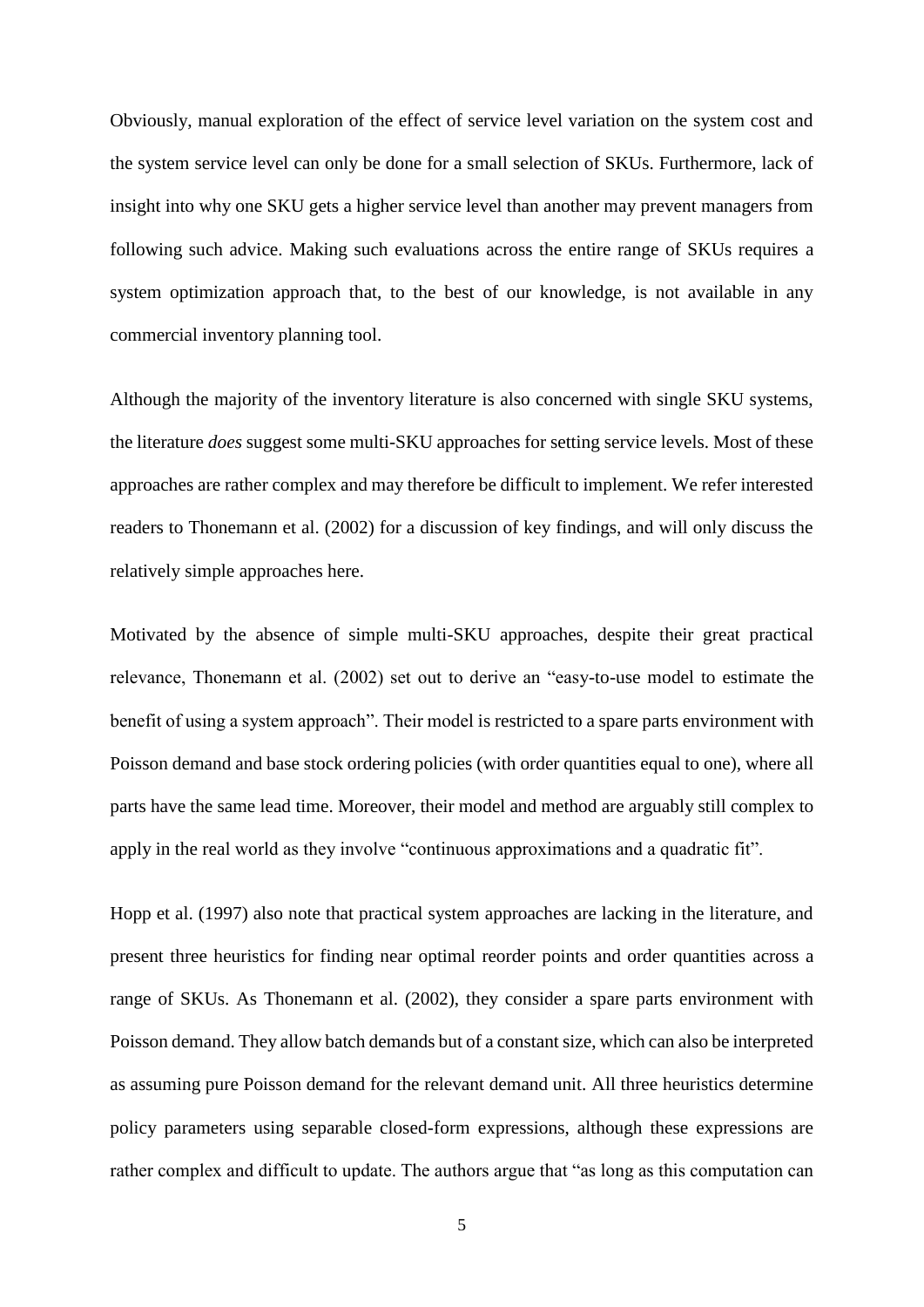be done outside the system and updated infrequently, we consider it to be within the spirit of easily implementable".

In this paper we develop a much simpler methodology for the specification of target service levels on an individual SKU basis, given an aggregate target at a group level. Furthermore, our method is applicable in any setting (where a reorder point, order quantity strategy is used) and so not restricted to spare part environments. Experimentation with three real life datasets shows cost reductions in stock investments when comparing the performance of the new approach to the standard practice of assigning to an item the service target allocated to the group and situations with service level variation across SKU classes (in ABC type classifications). The new approach is very easy to interpret and implement, and thus highly likely to be positively received by practitioners and software manufacturers. In addition, the transparency and clear algorithmic steps associated with its implementation make it a valuable tool in terms of further constructive judgemental interventions.

The remainder of the paper is organized as follows: in the next Section a method is presented for setting service levels on an individual SKU basis. In Section 3, an empirical investigation is undertaken to contrast the performance of the new method to the standard practice of setting individual SKU fill rate targets equal to that of a whole system and to two theory informed approaches based on ABC classification. The empirical data is presented, followed by a discussion of the experimental setting and the results along with their interpretation. The conclusions of this work and its implications for practice are finally considered in Section 4.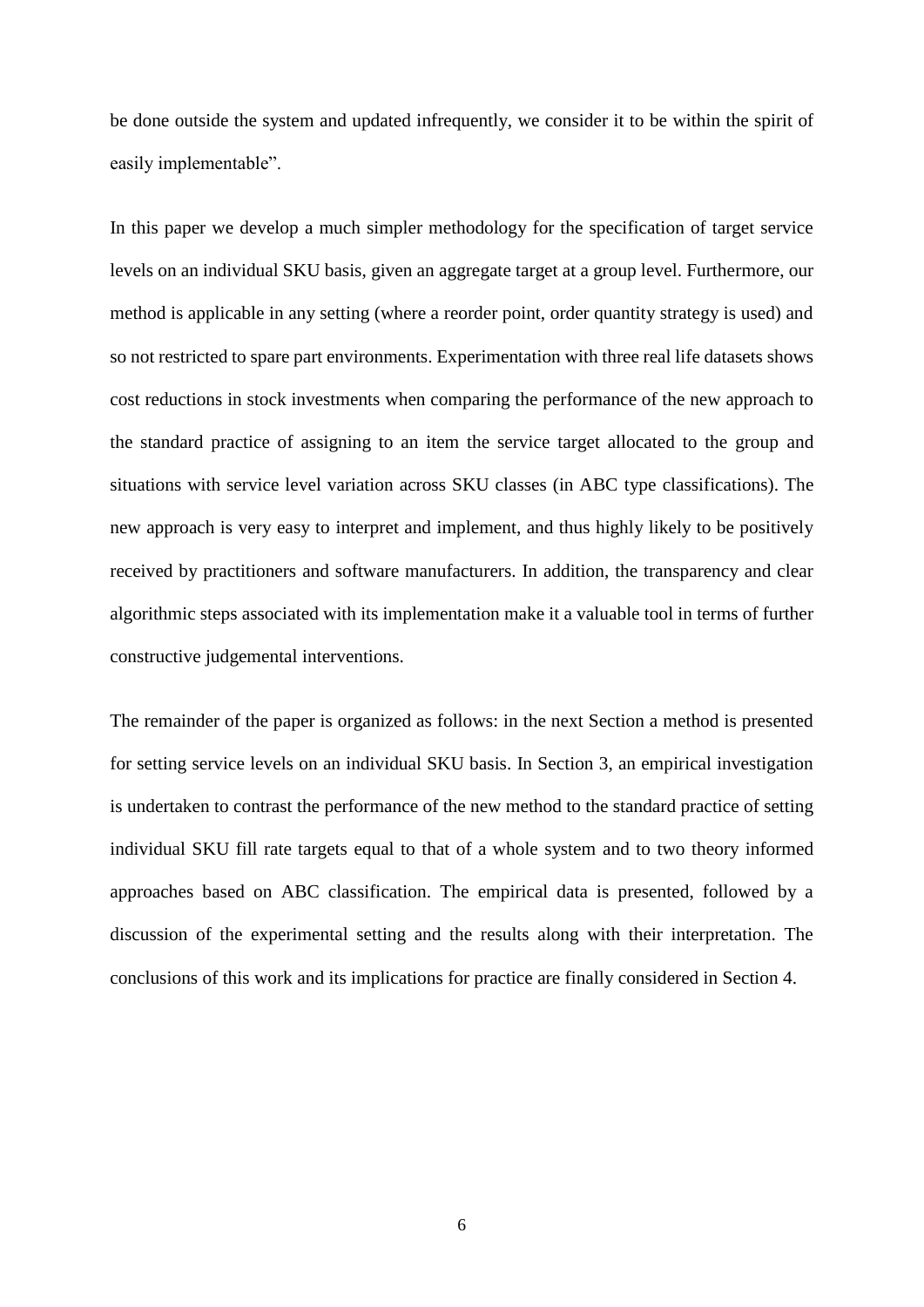## **2. SETTING SERVICE LEVELS ON AN INDIVIDUAL SKU BASIS**

We consider a multi-item inventory system where the demand process can be of any type (although we will consider normally distributed demand in our numerical investigation). The system is controlled according to the commonly studied and widely applied continuous reorder point (*r*), order quantity (*Q*) policy, from now on referred to as the (*r,Q*) policy. It is well-known that the order quantity trades off fixed ordering/setup cost and holding cost, whereas the reorder point determines the safety stock and thereby affects the service level (or, conversely, it is set up to the required amount to ensure the achievement of a pre-specified service level target). This is true if the joint optimization of the order quantity and the reorder point is not taken into account, which is the case considered in our paper. Our focus is on service levels and consequently we will treat the order quantities of the different SKUs as given. For this reason, we do not include fixed ordering costs in our analysis, since the order frequencies are not affected by reorder points and corresponding service levels. However, we remark that we shall consider the costs related to cycle stocks (*Q/2*) in our empirical investigation in Section 3, in order to be able to determine the reduction in the total costs resulting from our approach.

In this section we propose a method to set the target service levels for each SKU in the inventory system in a way that enables the achievement of a target system service level at minimum cost. Service performance is captured through the fill rate. We remark that although we consider a service level constraint rather than a penalty cost for backorders, we do introduce virtual penalty costs per time unit for each backorder. These virtual penalty costs will prove useful for our analysis, but it is important to note that it is not part of the proposed method for setting service levels that result from it (which would be very impractical).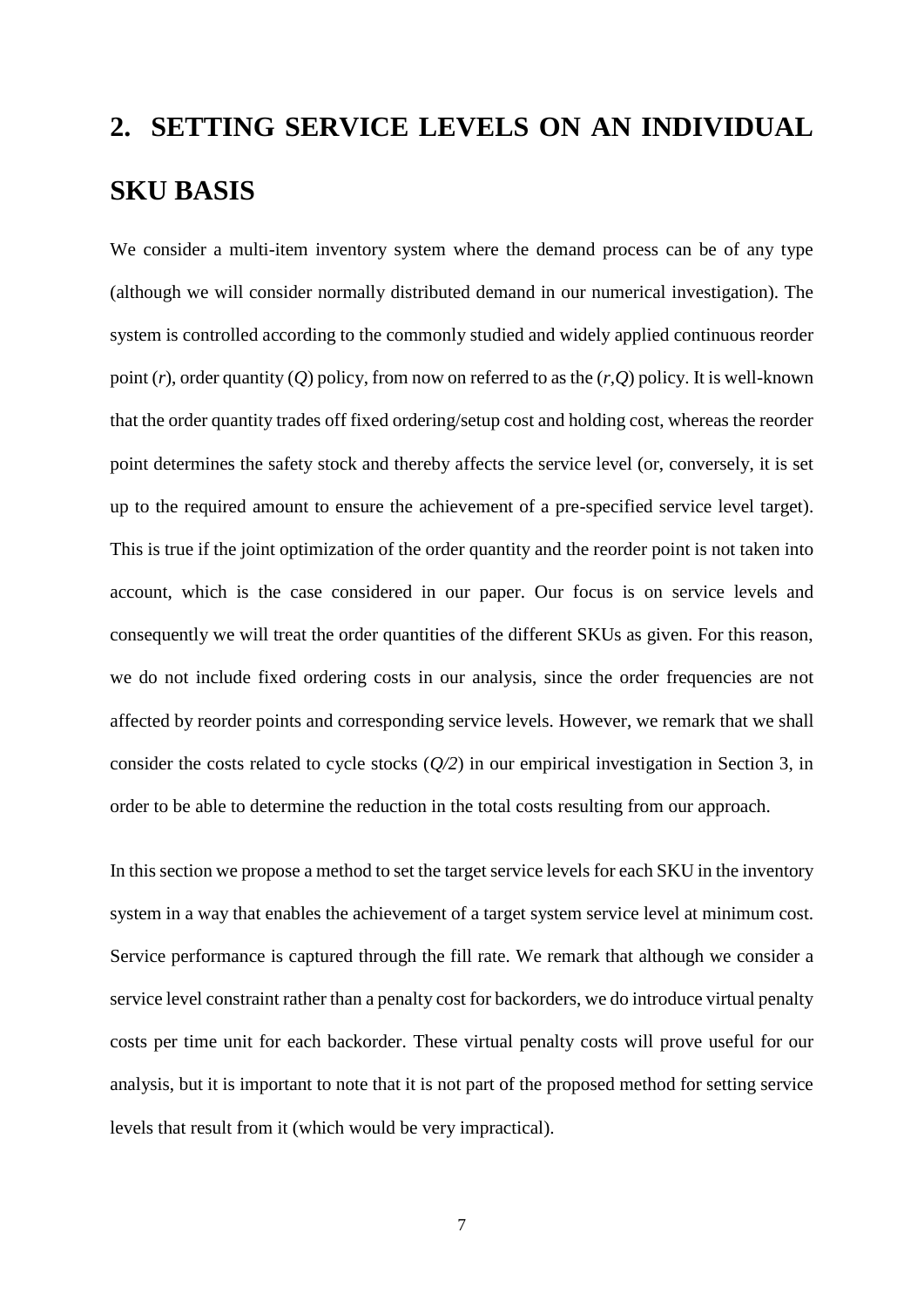There can be various reasons why penalty costs may differ across SKUs. In service logistics, some parts may be more critical to the functioning of equipment than others. In other industries, retailers may consider part of their assortment more critical than the rest, for instance because they are often demanded by important (large) customers. In our experience with several firms, however, quantifying relative criticality is very hard. Managers find it difficult to assess if one SKU is, say, two, five or ten times as critical as another. Moreover, as discussed before, most firms stock thousands of different SKUs and so estimating criticality figured for each one separately would be very time consuming. More realistic and manageable, in our view and experience, is to divide the complete assortment in several groups (e.g. high, medium and low criticality) and set three different group target service levels. The method that we propose can then be applied to each group separately.

If all SKUs (of the whole assortment or a selected group) are assumed to be equally critical, then the virtual penalty cost is set to the same value for all SKUs. This is in line with targeting a minimum system fill rate across all SKUs, since that system fill rate is equally affected by backorders related to any item. As we argued, in many practical situations this will be much easier to implement as it avoids having to estimate the (relative) criticality for each separate SKU. In our empirical investigation on multiple real life datasets we will also follow this approach, since criticality figures are not available. However, there may of course be situations where such figures *are* available. In order to (i) be able to deal with such situations as well, and (ii) obtain further insights into the effect of criticality on desired service levels, we do include SKU specific criticality figured into our analysis.

#### **2.1. Notation**

We introduce the following notation for the remainder of the paper.

*N* : Number of SKUs in the inventory system or in a class of items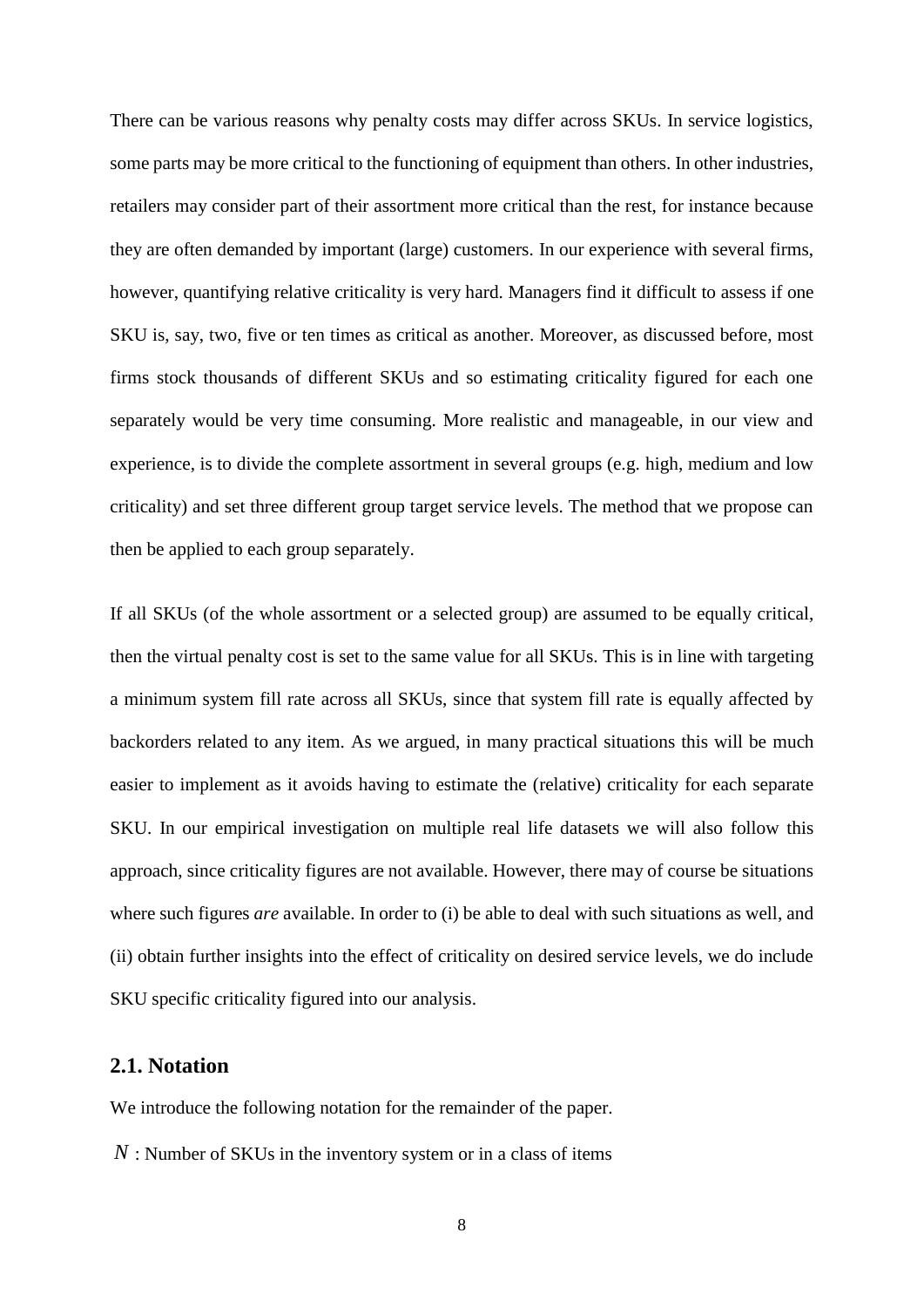*Di* : Expected demand (per time unit) of SKU *i*

*FR<sup>i</sup>* : Fill rate of SKU *i*

 $FR<sub>T</sub>$ : System (Total) fill rate across all SKUs, i.e.  $FR<sub>T</sub> = \sum_{i=1}^{N} FR_i D_i / \sum_{i=1}^{N}$ *i i N i*  $FR_{_T} = \sum FR_i D_i \bigm/ \sum D_i$  $1 \t\t i=1$ 

*pi* : Unit cost (price) of SKU *i*

 $h_i$ : Unit inventory holding cost of SKU  $i$  per time unit

 $\alpha$ : Inventory holding charge (assumed constant for all items in a stock base), i.e.  $h_i = \alpha p_i$ 

 $c_i$ : (Relative) Criticality of a backlog for SKU *i* per time unit

*b* : Standardized (virtual) backlog cost per time unit

 $b_i$ : Backlog cost  $b_i = b c_i$  of SKU *i* per time unit

*PCR*<sub>*i*</sub>: Price Criticality Ratio  $p_i/c_i$  of SKU *i* 

*APCR* : Average Price Criticality Ratio,  $APCR = \sum_{i=1}^{N} \frac{p_i}{c_i} D_i / \sum_{i=1}^{N}$ *i i N i i i*  $\frac{i}{\cdot} D_i / \sum D_i$ *c*  $APCR = \sum_{i=1}^{N} \frac{p}{i}$  $-1$   $\mathcal{L}_i$   $/$   $i=1$ 

*AP*: Average Price, 
$$
AP = \sum_{i=1}^{N} p_i D_i / \sum_{i=1}^{N} D_i
$$

*RP*: Relative Price of SKU *i*, 
$$
RP = p_i/AP
$$

- *Qi* : Order quantity of SKU *i*
- *i r* : Reorder point of SKU *i*
- *Li* : (Constant) Lead-time of SKU *i*

We remark that e.g. Hopp et al. (1997) and Thonemann et al. (2002) use the same definition of the system fill rate. Note that fast moving items have the highest effect on the system fill rate, given its (average) demand weighted definition.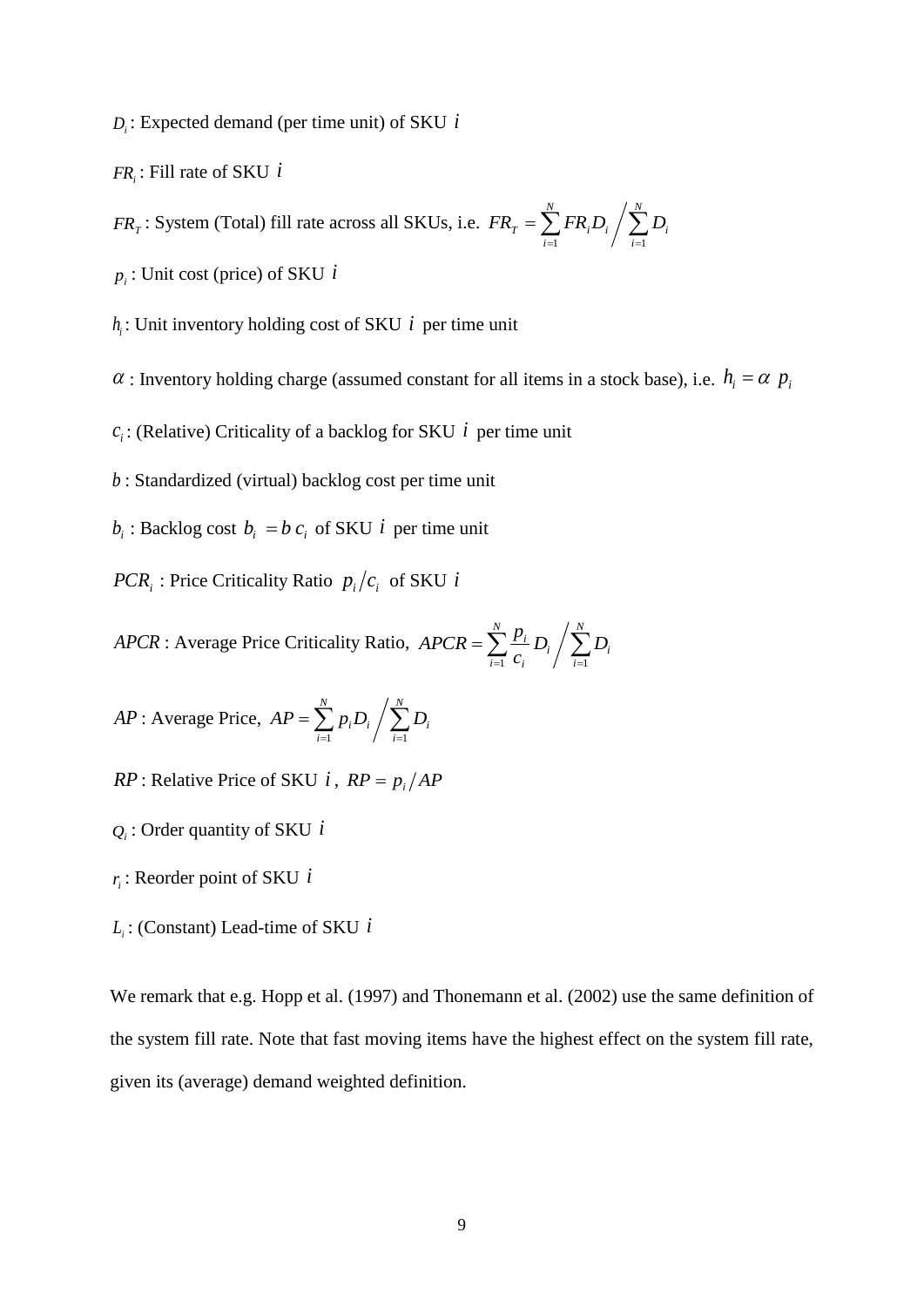#### **2.2. Derivation of Optimal Service Levels**

For each SKU of type  $i$ , inventory is controlled using the reorder point, order quantity  $(r_i, Q_i)$ policy. This policy places a replenishment order of size  $Q_i$  if the inventory position (stock on hand plus on order minus backorders) drops to or below *ri*. By selecting the value of the reorder point (given the order quantity) for SKU *i*, its service level is controlled. Recall that the objective is to minimize the system (i.e. for all SKUs) inventory cost under the restriction that some minimum target system fill rate is achieved. So, there is a service level restriction at the system level rather than at the individual SKU level.

A well-known result from the inventory control theory (Axsäter, 2006, p.105) is that the optimal fill rate  $FR<sub>i</sub>$  for SKU *i* under a reorder point, order quantity inventory control policy is given by the following newsboy formula:

$$
1 - FR_i = \frac{h_i}{b_i + h_i}
$$

Please note that the above formula only holds when the order quantity is (exogenously) given. As previously discussed, this is the case considered in the paper, i.e. we do not address a joint optimization of the reorder point and order quantity. Please also note that although both the holding and backorder costs are time-related, the optimality condition specifies a certain fill rate based on the ratio of these costs. This does not imply that the fill rate is the most suitable service measure for the situation with time-dependent holding and backorder costs. Indeed, its use would imply that the length of a backorder does not matter, which would provide a strong theoretical incentive never to fulfil any backordered demand. In most practical situations, this is unwanted as the length of a backorder does matter. In our analysis, we therefore build on the optimality condition given above, without implying that the fill rate (at the single SKU level) is the only relevant service level measure.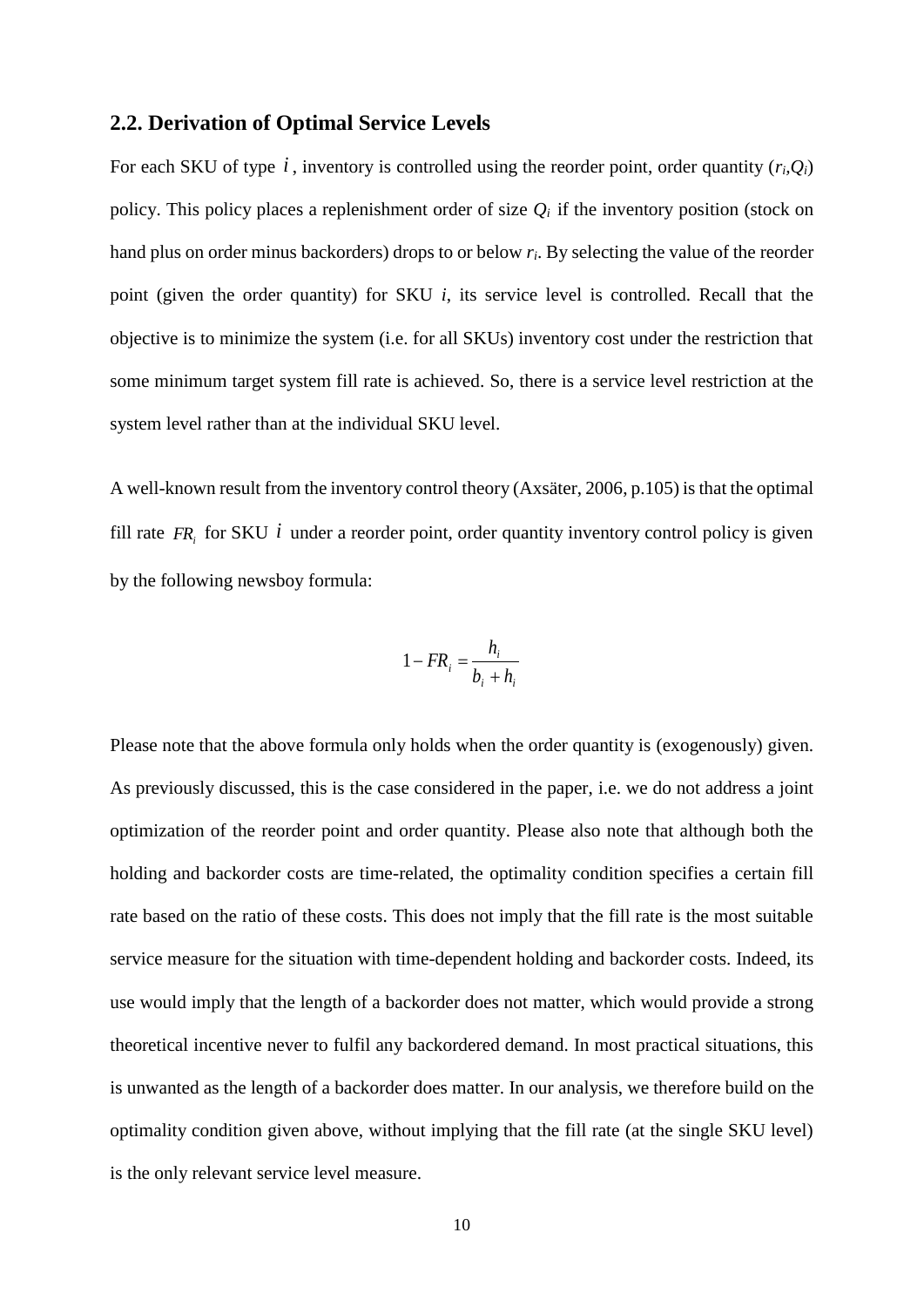As backorders are typically unwanted, the (virtual) backorder cost *b<sup>i</sup>* is usually assumed to be considerably higher than the holding cost  $h_i$ . Therefore, we approximately get:

$$
1 - FR_i \approx \frac{h_i}{b_i} = \frac{\alpha p_i}{b c_i}
$$
 (1)

We remark that we will only use this *approximation* to derive a method for varying fill rates across SKUs of a group, but will ensure that the *exact* system fill rate always achieves its target. This will become clear at the end of the section and illustrated for a specific example.

From the definition of the total fill rate  $FR<sub>T</sub>$ , we directly get

$$
1 - FR_T = \frac{\sum_{i=1}^{N} (1 - FR_i)D_i}{\sum_{i=1}^{N} D_i}
$$
 (2)

Using (1) and recalling that *APCR* denotes the Average Price Criticality Ratio weighted by demand rate, this can be rewritten as

$$
1 - FR_{T} = \frac{\alpha}{b} \frac{\sum_{i=1}^{N} \frac{p_{i}}{c_{i}} D_{i}}{\sum_{i=1}^{N} D_{i}} = \frac{\alpha}{b} APCR
$$

and so we get

$$
\frac{\alpha}{b} = \frac{(1 - FR_T)}{APCR} \tag{3}
$$

Combining (1) and (3) gives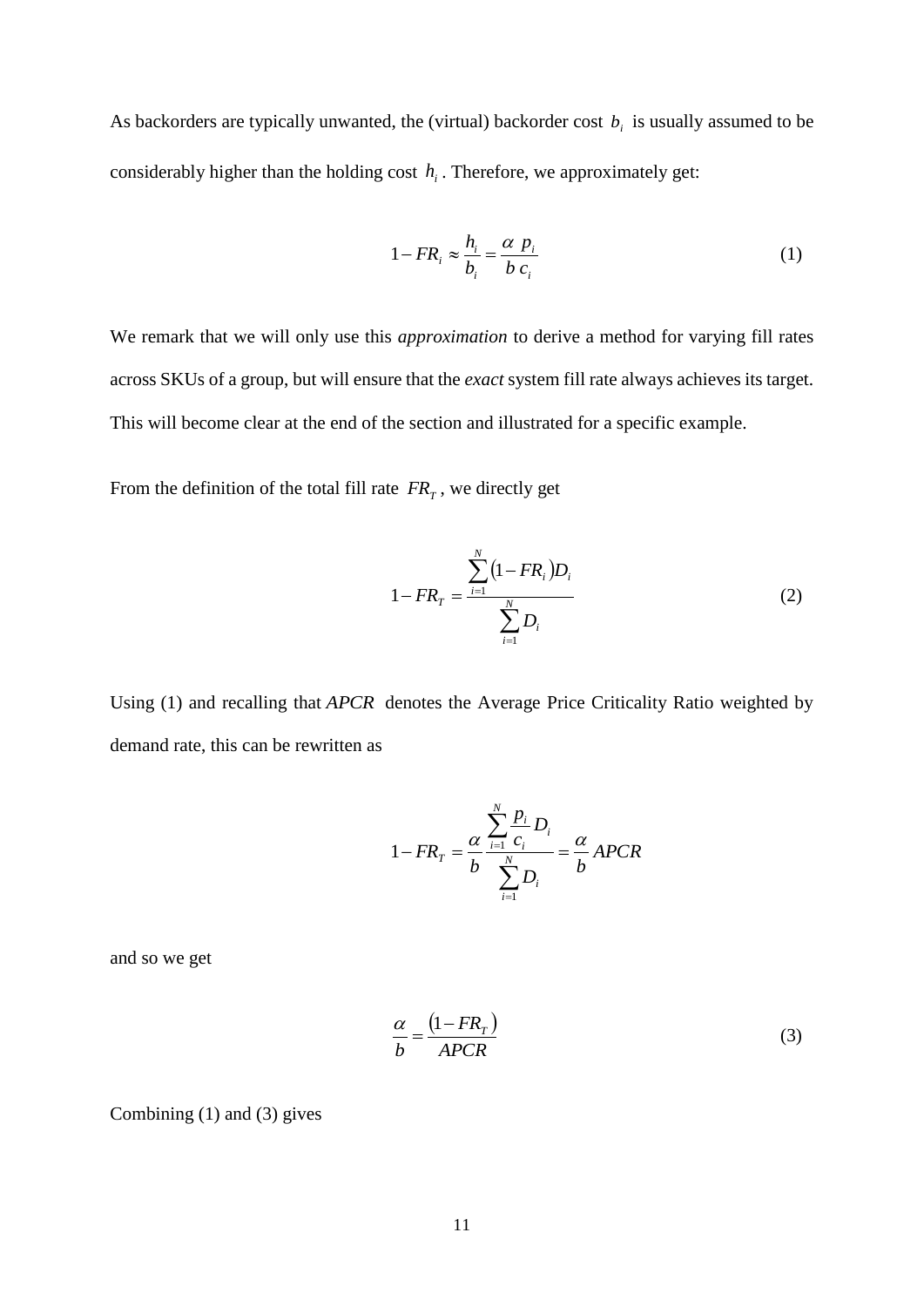$$
1 - FR_i \approx (1 - FR_T) \frac{PCR_i}{APCR}
$$
 (4)

Interpreting the fraction on the right hand side of (4) as the relative Price Criticality Ratio, we observe a very simple and insightful relation: a lower relative Price Criticality Ratio implies a higher desired fill rate. We obtain an even simpler interpretation for the special case where all SKUs are equally critical, i.e. where the objective is to minimize the average number of backordered demands over time. It is easy to see that the relative Price Criticality Ratio is then equal to the relative price of an SKU, and so a lower price implies a higher desired fill rate. Though intuitive, the very issue of whether low or high value items should attract more stock (and thus higher availability) has been debated extensively in the literature (see, e.g., Teunter et al., 2010).

Another important observation is that the fill rate expression (4) does not involve the standardized (virtual) backorder cost. This is an important advantage as that cost may be very difficult to obtain or even estimate in real life situation. Indeed, this explains why companies typically prefer to specify target system fill rates instead of estimating backorder costs.

We further remark that, though relative, criticality figures may also be difficult to estimate in practice. In that case, one option is of course to use the same criticality for all items and, as explained above, base fill rates through (4) on the relative prices rather than the relative price criticality ratio's. Indeed, this is what we will do in our numerical investigation for three real life datasets in Section 3, where criticality figures are not available.

It should also be noted that the fill rate value  $FR<sub>i</sub>$  resulting from (4) can be negative for very expensive SKUs. This is a consequence of the approximation underlying (1). Although  $1 - h_i / (h_i + b_i)$  is always positive,  $1 - h_i / b_i$  is negative if  $h_i > b_i$ , which may happen for exceptionally expensive SKUs if the target system fill rate is not so high and, accordingly, the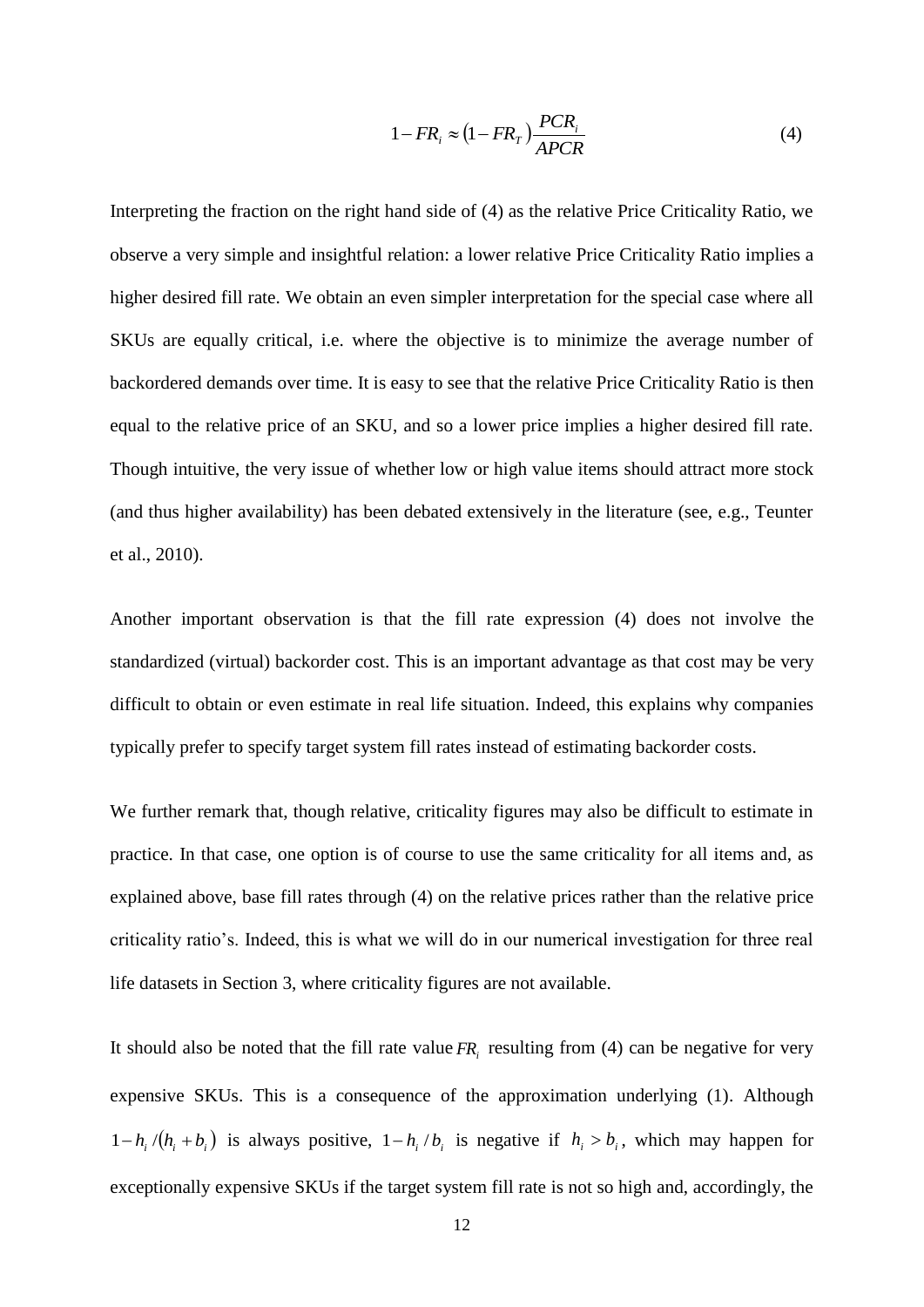(virtual) backorder cost rate is small. A simple adjustment in such a case is to set any negative fill rate values to zero. We realize that zero or very low fill rates may not be desirable in practice, even for very expensive SKUs. For such cases, our method can easily be adapted by imposing some positive lower bound on the fill rate for each individual SKU, although this does imply that the achieved system fill rate may exceed its target. We will demonstrate this empirically in Section 3 and reflect on it in Section 4.

We end this section by illustrating the use of (4) for a scenario (for demonstration purposes) with three SKUs of equal criticality, a target system fill rate of 96%, and with cost prices and demands as given in Table 1. That table also shows the calculation of the fill rates for all SKUs using  $(4)$ .

| $SKU_i$ | Price $(p_i)$ | Demand $(D_i)$ | FR;                                  |
|---------|---------------|----------------|--------------------------------------|
|         |               | 70             | $1 - (1 - 0.96)$ x $(1 / 4) = 0.99$  |
|         |               | 20             | $1 - (1 - 0.96)$ x $(5 / 4) = 0.95$  |
|         | 23            | 10             | $1 - (1 - 0.96)$ x $(23 / 4) = 0.77$ |

Table 1. Example of the application of the new method: system fill rate target = 0.96 (96%), 3 SKUs

Average Price  $AP$  ) = 0.7 x 1 + 0.2 x 5 + 0.1 x 23 = 4 Validation:  $0.7 \times 0.99 + 0.2 \times 0.95 + 0.1 \times 0.77 = 0.96$ 

## **3. EMPIRICAL INVESTIGATION**

#### **3.1. Empirical Data**

For the purpose of the empirical investigation, we use three datasets. Dataset 1 consists of 4,799 SKUs and comes from a warehouse supplying spare parts globally for the installed base of machines that are used in the textile industry. Dataset 2 consists of 39,274 SKUs and comes from a retailer that sells bike and car parts and accessories. Dataset 3 consists of 9,086 SKUs and comes from a retailer located in the Netherlands that sells do-it-yourself products. The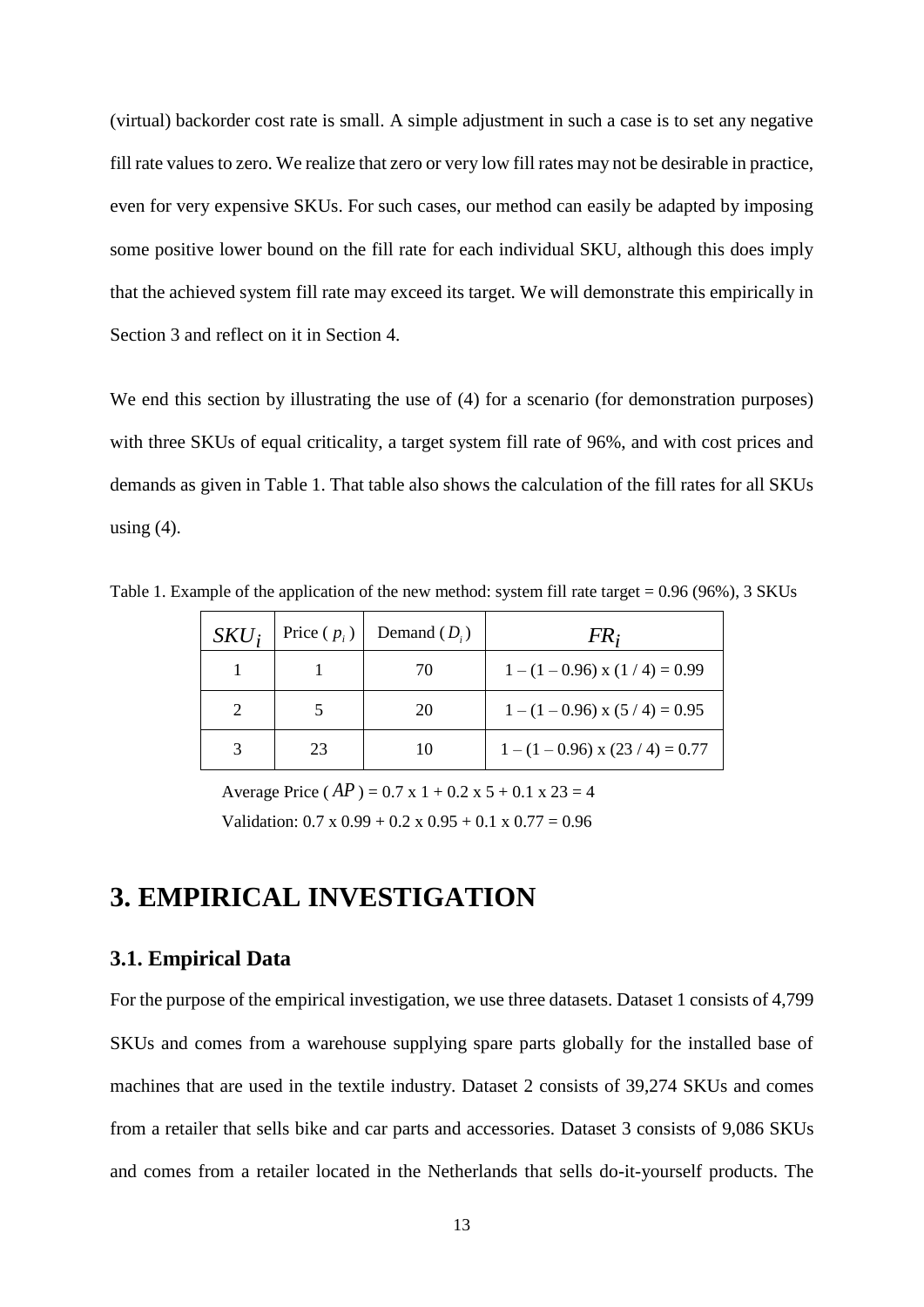datasets contain details on the demand, lead-times, order quantities and costs. Tables 2, 3 and 4 show some key descriptive statistics for datasets 1, 2 and 3 respectively. Please note that the statistics presented in these Tables are calculated across SKUs. Although all datasets appear to be quite skewed in terms of mean demand, this does not necessarily apply to individual SKU demands. We remark that the same datasets have previously been used by Teunter et al. (2010).

| 4,799 SKUs    | <b>Demand</b><br>(per week) | Lead-time<br>(weeks) | Order<br>Quantity | St. dev. of<br><b>Demand</b> | Cost<br>(Euro) |
|---------------|-----------------------------|----------------------|-------------------|------------------------------|----------------|
| Min           | 0.01                        | 0.03                 |                   | 0.05                         | 0.01           |
| $25\%$ ile    | 0.28                        | 0.26                 | 10                | 0.55                         | 0.64           |
| <b>Median</b> | 1.26                        | 0.26                 | 35                | 1.83                         | 5.03           |
| <b>Mean</b>   | 13.93                       | 0.37                 | 268               | 14.83                        | 35.56          |
| $75\%$ ile    | 5.76                        | 0.46                 | 140               | 6.55                         | 28.43          |
| <b>Max</b>    | 4142.20                     | 2.07                 | 85070             | 6400.75                      | 3021.12        |

Table 2. Descriptive statistics of dataset 1

Table 3. Descriptive statistics of dataset 2

| 39,274 SKUs   | <b>Demand</b><br>(per week) | Lead-time<br>(weeks) | Order<br>Quantity | St. dev. of<br><b>Demand</b> | Cost<br>(Euro) |
|---------------|-----------------------------|----------------------|-------------------|------------------------------|----------------|
| Min           | 0.01                        | 0.3                  |                   | 0.05                         | 0.01           |
| $25\%$ ile    | 0.04                        | 0.3                  |                   | 0.10                         | 1.73           |
| <b>Median</b> | 0.12                        | 0.3                  | 4                 | 0.20                         | 4.55           |
| <b>Mean</b>   | 0.36                        | 0.3                  | 8                 | 0.38                         | 25.42          |
| 75%ile        | 0.32                        | 0.3                  | 10                | 0.38                         | 15.00          |
| <b>Max</b>    | 35.04                       | 0.3                  | 209               | 52.18                        | 1528.44        |

Table 4. Descriptive statistics of dataset 3

| 9,086 SKUs    | <b>Demand</b><br>(per week) |  | Order<br>Quantity | St. dev. of<br><b>Demand</b> | Cost<br>(Euro) |  |
|---------------|-----------------------------|--|-------------------|------------------------------|----------------|--|
| Min           |                             |  |                   |                              | 0.01           |  |
| $25\%$ ile    | 0.04                        |  | 30                | 0.17                         | 0.91           |  |
| <b>Median</b> | 0.13                        |  | 60                | 0.76                         | 7.02           |  |
| <b>Mean</b>   | 2.35                        |  | 712               | 3.24                         | 13.75          |  |
| 75%ile        | 0.48                        |  | 250               | 3.00                         | 20.50          |  |
| <b>Max</b>    | 8.42                        |  | 1000000           | 15845.31                     | 339.00         |  |

The three datasets described above indicate a wide range of SKUs varying from very slow moving ones to fast movers and from inexpensive items to very expensive ones. The SKUs are also characterized by lead-times and ordering quantities that exhibit considerable variation.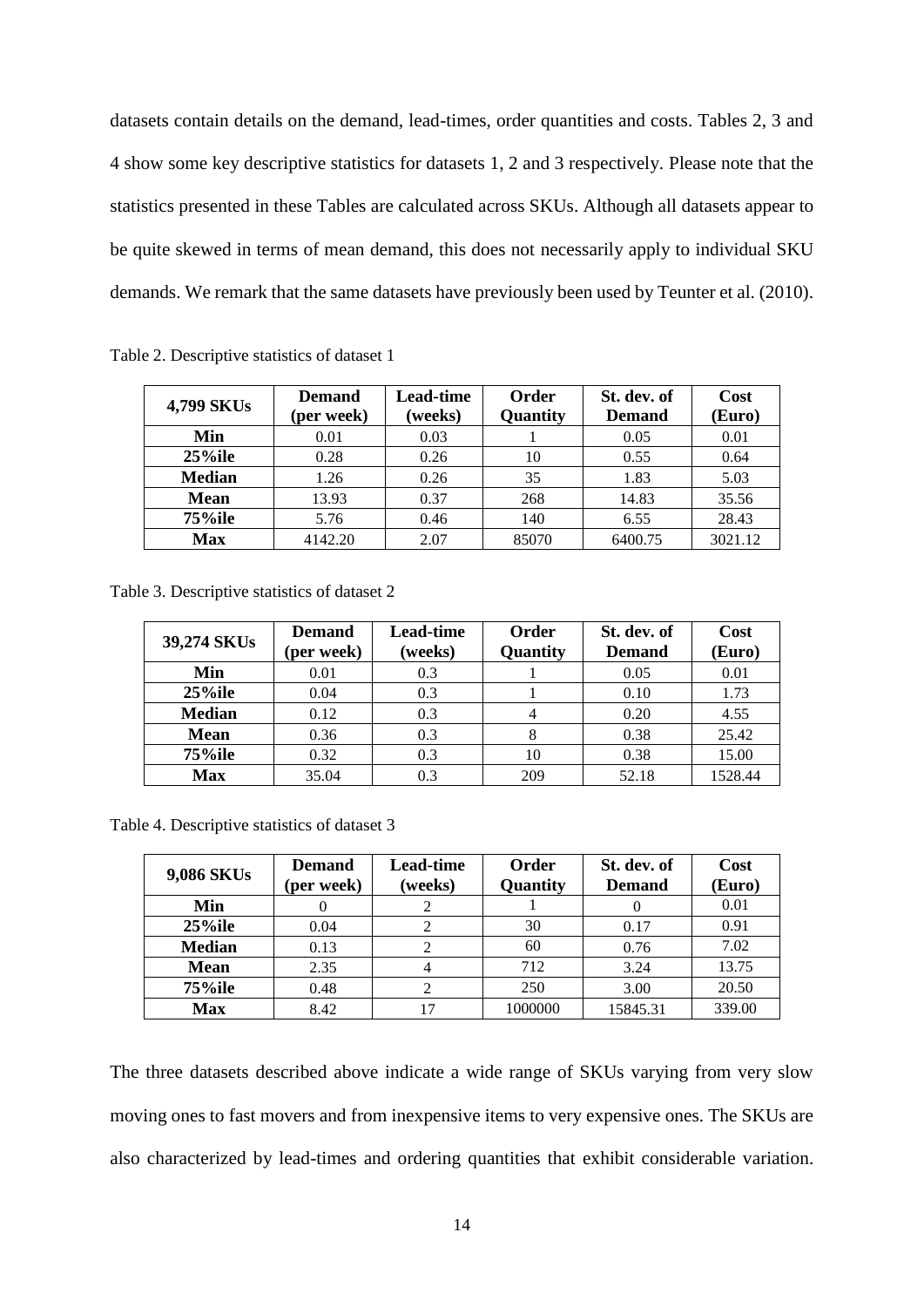Therefore, the datasets enable collectively a thorough investigation of the performance of the approaches considered in this paper under a wide range of empirical conditions.

We remark that all three companies from which the datasets are obtained apply continuous review (*r,Q*) inventory policies.

#### **3.2. Experimental Setting and Performance Measurement**

Although the method discussed in this paper applies to any type of demand distribution, in our numerical investigation we consider Normal demand. We remark that the normal distribution may theoretically not be the best choice for all SKUs, especially the slow moving ones. However, research by Porras and Dekker (2008) shows that it often performs well empirically for inventory cost minimization, even for slow moving SKUs. See also Syntetos and Boylan (2008). Moreover, in practice, there often is limited data available to fit demand distributions and this also applies to our three datasets, as also discussed in Teunter et al. (2009). Furthermore, using the normal distribution allows a direct comparison with other benchmark methods that will be discussed in this section.

In order to evaluate the performance of our proposed method, we calculate the (expected average) system stock value resulting from the determination of the individual fill rates in the way discussed in Section 2.2. We compare that with the standard method where the fill rates are all set equal to the target system fill rate, but also with two other relevant approaches discussed in the literature (Teunter et al, 2010; Zhang et al, 2001). Both approaches have been developed in the context of ABC-type SKU classification and they are concerned with the achievement of a target system fill rate (although the service levels set per class are Cycle Service levels  $(1 -$  probability of stock-out) rather than fill rates). Unlike typical ABC classifications that distinguish between SKUs based on criteria that bear little relevance to cost optimality (most commonly the demand volume or demand value / annual dollar volume), these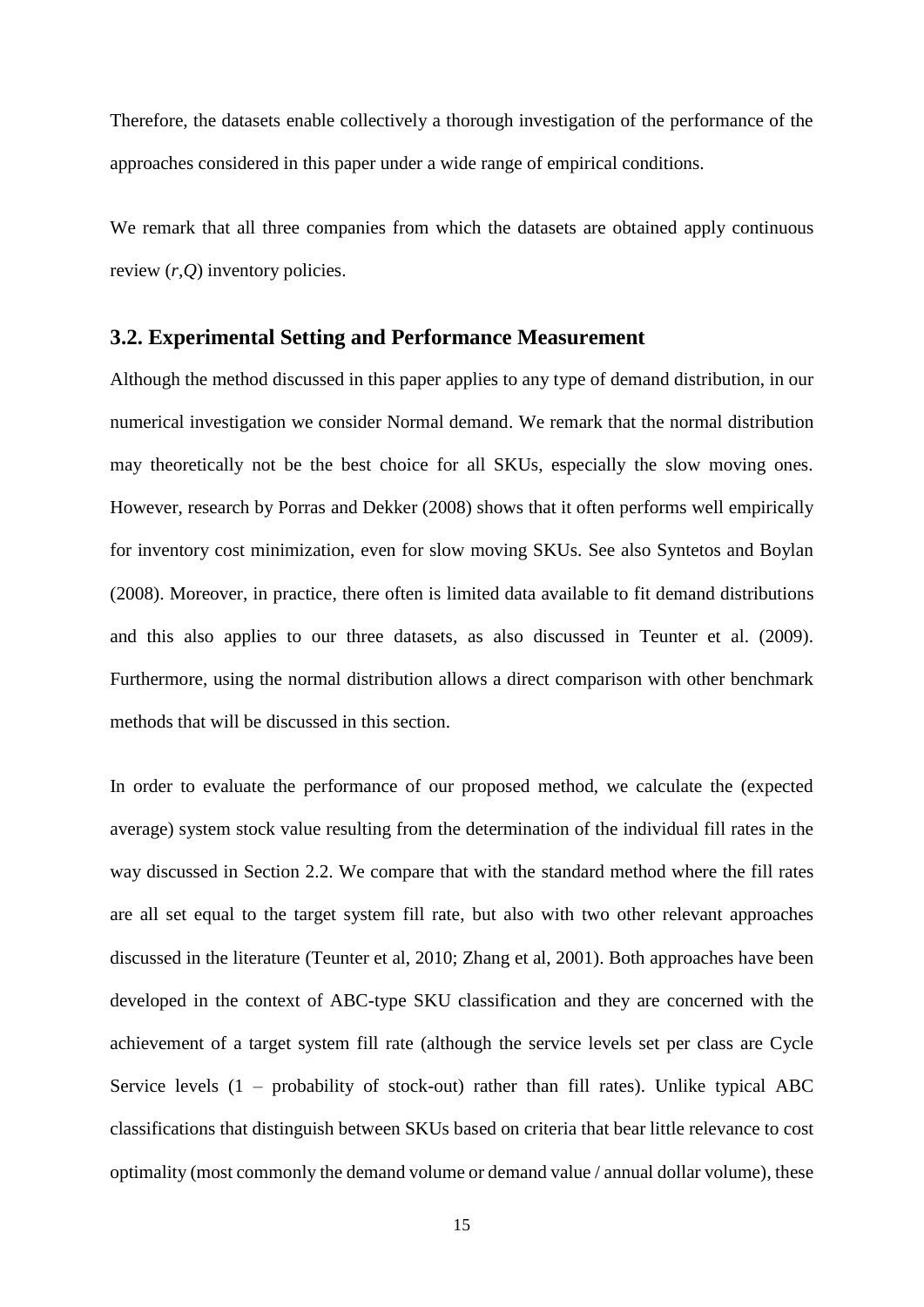approaches suggest alternative inventory theory informed criteria to rank the SKUs. The criteria are as follows:

Zhang et al. (2001) criterion: 
$$
\frac{D_i}{h_i^2 L_i}
$$

$$
T\text{eunter et al. (2010) criterion: } \frac{b_i D_i}{h_i Q_i}
$$

For each of those approaches, SKUs are ranked based on the relevant criterion and ABC class sizes are determined using the commonly applied rule that classes A, B and C contain 20%, 30% and 50% of all SKUs. Cycle Service Levels (CSL) per class are established (and reorder levels per SKU within the class specified) such that the average demand weighted fill rate across all SKUs is equal to the target system fill rate. For more details regarding the implementation of those approaches and the experimental structure outlined above please refer to Teunter et al. (2010).

In the *appendix*, we show how to calculate the system stock value. For the purpose of the empirical investigation, three target system fill rates are considered, namely:  $FR<sub>T</sub> = 95\%$ , 97%, 99%. In our experience, this is the range in which most companies operate.

#### **3.3. Results**

We report in Table 5, for each considered value of the target system fill rate and each dataset, the system stock value resulting from using our proposed method, the standard method (where SKU fill rates are set equal to the overall target) and those proposed by Zhang et al. and Teunter et al., as well as the percentage system stock value reduction resulting from our method as compared to these alternatives. We also report the achieved fill rate resulting from our method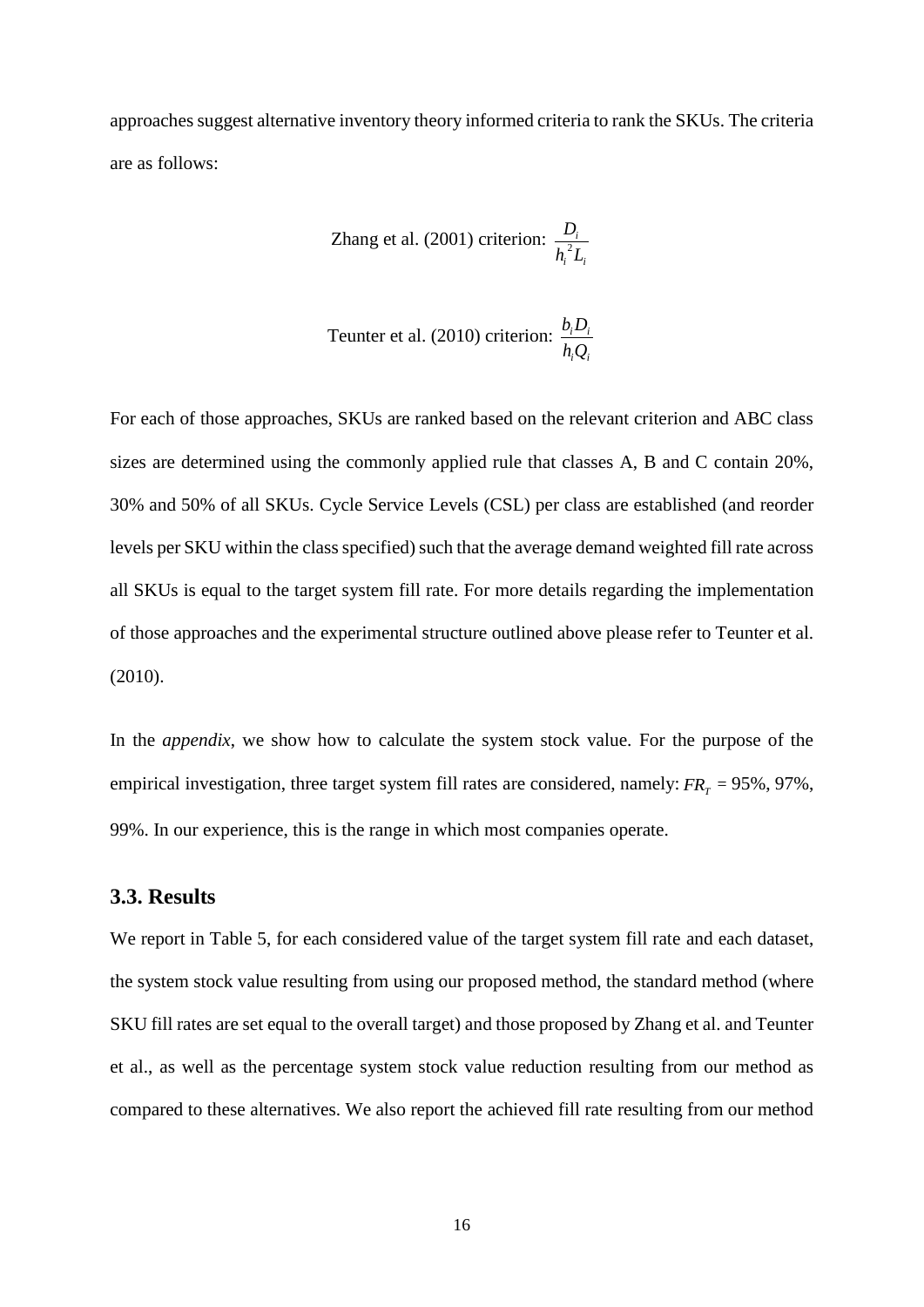and, for completeness, the CSLs specified per class when using the Zhang et al. and Teunter et al. approaches.

Recall from the previous section that the new method achieves a fill rate above the target if (4) proposes negative fill rates for the most expensive SKUs, which are then corrected to zero (or even higher imposed lower bounds as will also be considered in this section).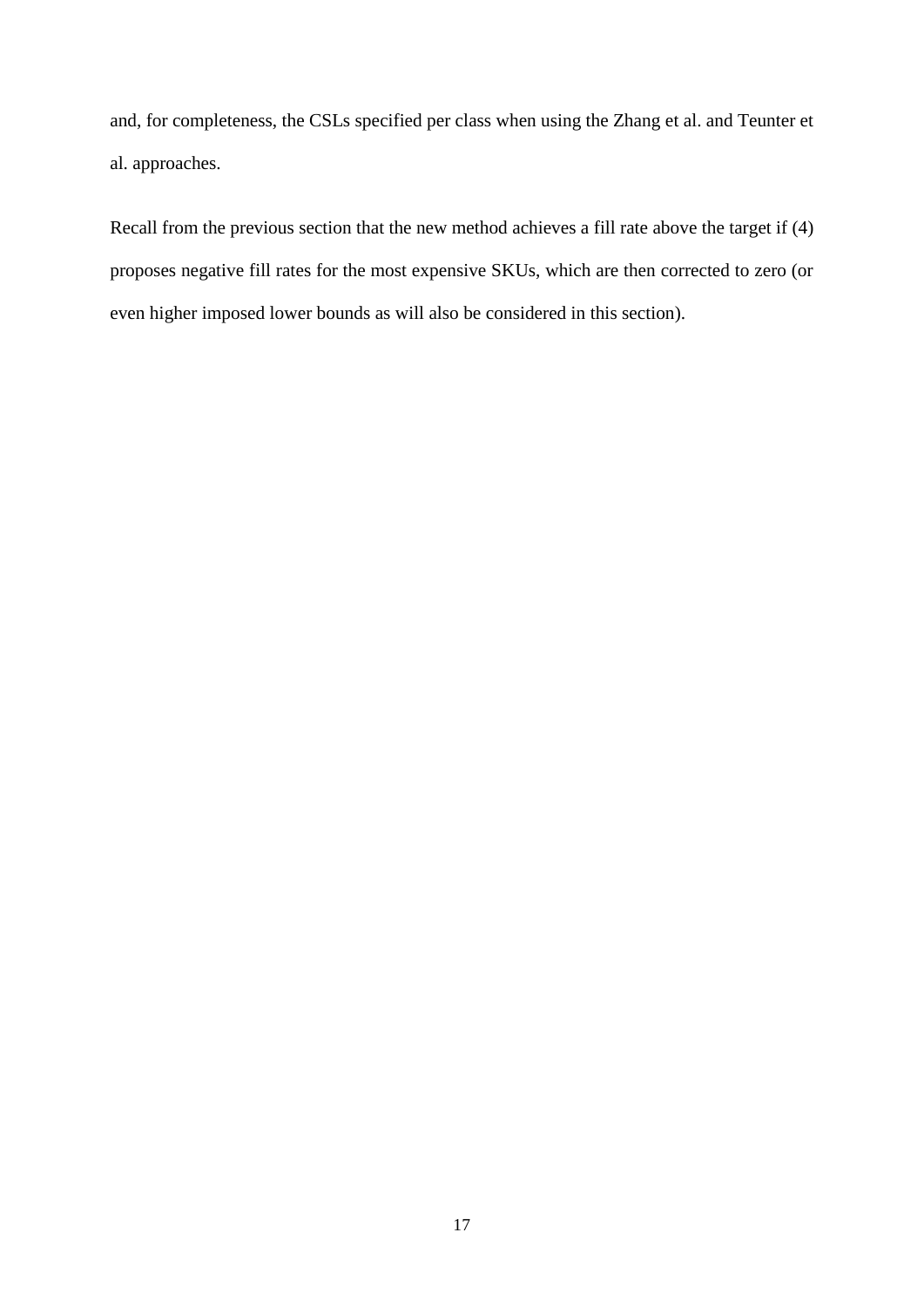|           | New method                         |                                              | <b>Standard</b><br>method                    | Overall |                           | Zhang et al. |                                              | Teunter et al. |                                              | % reduction of system stock value<br>of new method compared to |                 |                          |
|-----------|------------------------------------|----------------------------------------------|----------------------------------------------|---------|---------------------------|--------------|----------------------------------------------|----------------|----------------------------------------------|----------------------------------------------------------------|-----------------|--------------------------|
|           | <b>Achieved</b><br>FR <sub>r</sub> | <b>System stock</b><br>value (M $\epsilon$ ) | <b>System stock</b><br>value (M $\epsilon$ ) | $FR_T$  | <b>Class</b>              | CSL          | <b>System stock</b><br>value (M $\epsilon$ ) | CSL            | <b>System stock</b><br>value (M $\epsilon$ ) | <b>Standard</b>                                                | Zhang et<br>al. | <b>Teunter et</b><br>al. |
|           |                                    |                                              |                                              | 95%     | A                         | 0.886        |                                              | 0.895          |                                              |                                                                | 56%             | 56%                      |
|           | 96.04%                             | 0.88                                         | 2.96                                         |         | $\, {\bf B}$              | 0.500        | 2.02                                         | 0.500          | 2.01                                         | 70%                                                            |                 |                          |
|           |                                    |                                              |                                              |         | $\mathbf C$               | 0.500        |                                              | 0.500          |                                              |                                                                |                 |                          |
|           |                                    |                                              |                                              |         | $\mathbf{A}$              | 0.977        | 2.11                                         | 0.980          |                                              |                                                                |                 |                          |
| Dataset 1 | 97.36%                             | 1.18                                         | 3.33                                         | 97%     | $\, {\bf B}$              | 0.590        |                                              | 0.603          | 2.09                                         | 65%                                                            | 44%             | 44%                      |
|           |                                    |                                              |                                              |         | ${\bf C}$                 | 0.500        |                                              | 0.500          |                                              |                                                                |                 |                          |
|           |                                    |                                              | 4.03                                         | 99%     | $\boldsymbol{\mathsf{A}}$ | 0.987        |                                              | 0.990          | 2.45                                         | 50%                                                            | 21%             | 18%                      |
|           | 99.01%                             | 2.01                                         |                                              |         | $\, {\bf B}$              | 0.967        | 2.53                                         | 0.969          |                                              |                                                                |                 |                          |
|           |                                    |                                              |                                              |         | $\mathbf C$               | 0.500        |                                              | 0.500          |                                              |                                                                |                 |                          |
| Dataset 2 | 95.58%                             | 0.47                                         | 0.91                                         | 95%     |                           |              |                                              |                |                                              | 48%                                                            |                 |                          |
|           | 97.11%                             | 0.56                                         | 0.98                                         | 97%     |                           |              |                                              |                |                                              | 43%                                                            |                 |                          |
|           | 99.00%                             | 0.77                                         | 1.11                                         | 99%     | $\mathbf{A}$              | 0.924        | 0.92                                         | 0.932          | 0.92                                         | 30%                                                            | 16%             | 16%                      |
|           |                                    |                                              |                                              |         | $\, {\bf B}$              | 0.768        |                                              | 0.711          |                                              |                                                                |                 |                          |
|           |                                    |                                              |                                              |         | $\mathcal{C}$             | 0.500        |                                              | 0.500          |                                              |                                                                |                 |                          |
|           |                                    | 2.42                                         | 4.95                                         |         | $\mathbf{A}$              | 0.798        |                                              | 0.799          | 4.35                                         |                                                                |                 | 44%                      |
| Dataset 3 | 95.29%                             |                                              |                                              | 95%     | $\, {\bf B}$              | 0.500        | 4.39                                         | 0.500          |                                              | 51%                                                            | 45%             |                          |
|           |                                    |                                              |                                              |         | $\mathcal{C}$             | 0.500        |                                              | 0.500          |                                              |                                                                |                 |                          |
|           |                                    | 3.11                                         | 5.44                                         | 97%     | $\mathbf{A}$              | 0.899        | 4.58                                         | 0.901          | 4.51<br>43%                                  |                                                                | 32%             | 31%                      |
|           | 97.04%                             |                                              |                                              |         | $\, {\bf B}$              | 0.500        |                                              | 0.500          |                                              |                                                                |                 |                          |
|           |                                    |                                              |                                              |         | $\mathcal{C}$             | 0.500        |                                              | 0.500          |                                              |                                                                |                 |                          |
|           |                                    |                                              | 6.32                                         |         | $\boldsymbol{\mathsf{A}}$ | 0.976        | 5.20                                         | 0.985          |                                              |                                                                |                 | 10%                      |
|           | 99.00%                             | 4.62                                         |                                              | 99%     | $\, {\bf B}$              | 0.744        |                                              | 0.679          | 5.14                                         | 27%                                                            | 11%             |                          |
|           |                                    |                                              |                                              |         | $\mathbf C$               | 0.500        |                                              | 0.500          |                                              |                                                                |                 |                          |

Table 5. Empirical results - minimum fill rate equal to 0%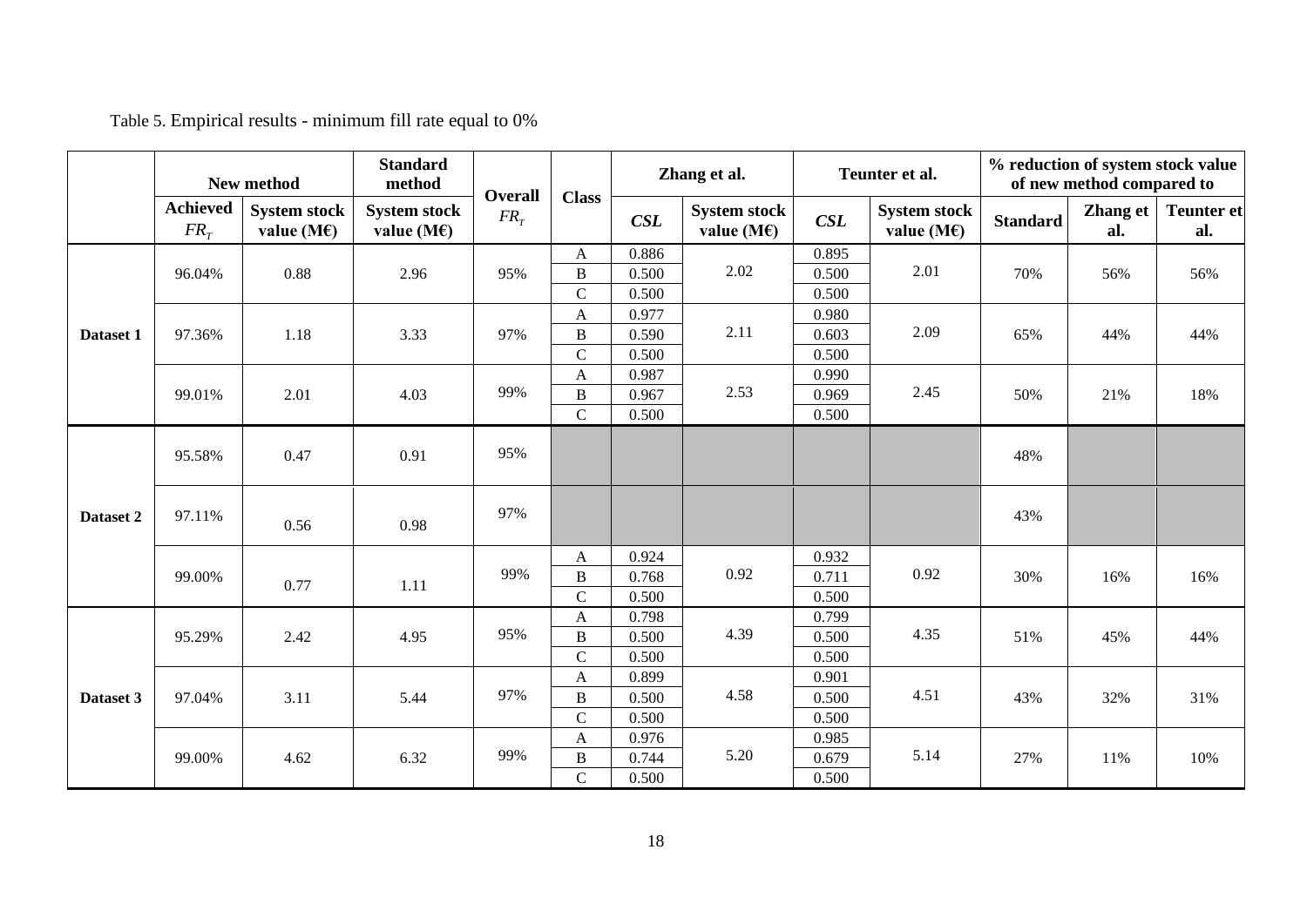We observe from Table 5 that the performance gap between the methods of Teunter et al. and Zhang et al. is smaller than reported in Teunter et al. (2010). The reason for this is that we focus on the relative reduction in the total inventory cost and not just the safety stock (costs). The results in Table 5 also demonstrate stock value reductions resulting from the adoption of the new approach compared to both other approaches. Reductions of the stock value as compared to the standard method are at least 27% for all datasets and considered targets and may be as high as 70%. Similarly, the stock value reductions as compared to the Zhang et al. and Teunter et al. approaches can be as high as 56%. Note that the system stock value in dataset 2 is considerably lower than that in datasets 1 and 3, which is expected since dataset 2 is associated with much lower demand. Please also note that for dataset 2 only the results for a 99% system target fill rate are presented. The reason for this is that due to the small lead time (of 2 days) for all SKUs (see Table 3), a 95% and even a 97% fill rate is achieved with zero safety stock (i.e., a cycle service level of 50%) for all SKUs.

Furthermore, the large savings associated with the new method are realized despite the fact that it achieves a considerably higher system fill rate (above the target) in most cases. Recall that this outcome results from the fact that negative fill rates (resulting from (4)) are not allowed. In these cases, even higher savings can be achieved by lowering the fill rate target used by the new method until the achieved fill rate is (approximately equal to) the (minimum) system fill rate. Using Figure 2, it is easy to pick a suitable target. Finding the one that hits the exact target may require considerable trial-and-error. However, this is more of a theoretical issue, as in practice providing managers with different combinations of achieved system fill rates and corresponding average stock values is useful anyway, as it aids them in selecting the appropriate levels.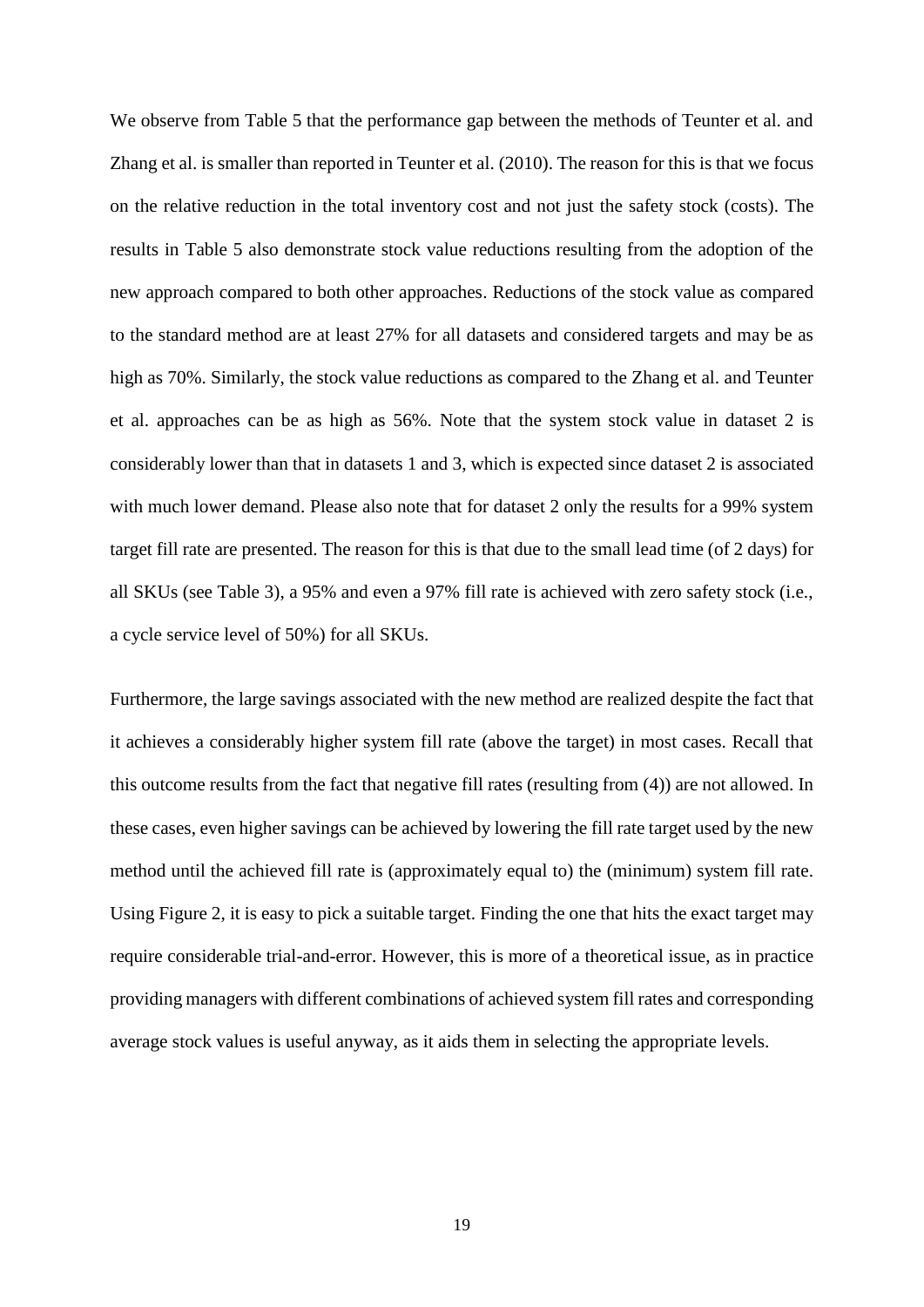

Figure 2. Target vs. achieved fill rate (minimum fill rate equal to zero)

The new method achieves its cost savings by varying the fill rate across SKUs, with higher fill rates for less expensive SKUs. In order to show the fill rate variation, we plot in Figure 3 the cumulative percentage of SKUs, for dataset 1, against the individual SKU fill rates assigned by the new method. (Results for the other datasets lead to similar insights and thus are not further discussed here.)



Figure 3. Distribution of the SKUs with respect to their individual fill rate (dataset 1)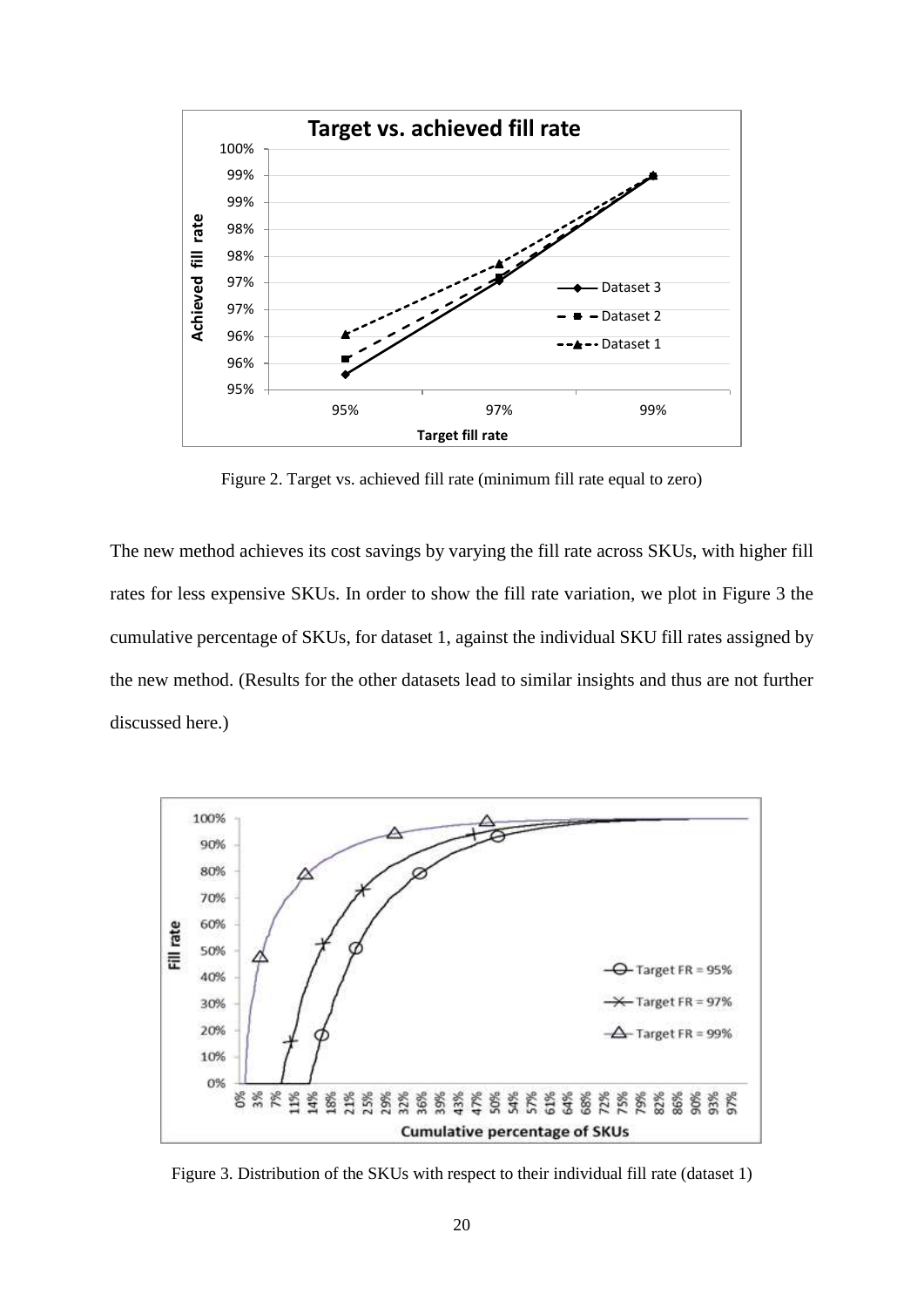Obviously, an increase in the target system fill rate leads to higher fill rates over the whole range of SKUs and also fewer SKUs with a zero fill rate. It can also be seen from Figure 3 that for targets of 95% and even 97%, a considerable portion of the SKUs have a fill rate of less than 50% under the new method. As discussed in Section 2, such low fill rates may not be desirable in all real-life settings, even for very expensive SKUs. In Table 6, we therefore report the percentage reduction of the system stock value resulting from the new method when compared to the standard one, if we impose a lower bound of 50%, 70% and 90% on the fill rate per SKU.

|           | FR <sub>r</sub> | % reduction of system stock value compared to standard method |                 |                 |                 |  |  |  |
|-----------|-----------------|---------------------------------------------------------------|-----------------|-----------------|-----------------|--|--|--|
|           |                 | Min FR = $0\%$                                                | Min FR = $50\%$ | Min $FR = 70\%$ | Min $FR = 90\%$ |  |  |  |
|           | 95%             | 70%                                                           | 57%             | 44%             | 15%             |  |  |  |
| Dataset 1 | 97%             | 65%                                                           | 56%             | 46%             | 23%             |  |  |  |
|           | 99%             | 50%                                                           | 48%             | 44%             | 31%             |  |  |  |
|           | 95%             | 48%                                                           | 38%             | 27%             | 7%              |  |  |  |
| Dataset 2 | 97%             | 43%                                                           | 37%             | 29%             | 12%             |  |  |  |
|           | 99%             | 30%                                                           | 29%             | 27%             | 18%             |  |  |  |
| Dataset 3 | 95%             | 51%                                                           | 43%             | 33%             | 10%             |  |  |  |
|           | 97%             | 43%                                                           | 39%             | 33%             | 15%             |  |  |  |
|           | 99%             | 27%                                                           | 27%             | 26%             | 20%             |  |  |  |

Table 6. Empirical results for different minimum fill rate values

Imposing a minimum fill rate of 50% clearly leads to an increase of the achieved system fill rate as well as an increase in the stock value. However, a comparison of Tables 5 and 6 shows that the effect is relatively small and in particular that the cost reduction is still above 27% for all datasets and all considered targets, despite the fact that the achieved service levels can be considerably above their targets. The results when imposing a minimum fill rate of 70% or 90% show that for all datasets and considered service level targets, the cost reduction offered by the new method is at least 7% (achieved for dataset 2 and  $FR<sub>T</sub> = 95$ %).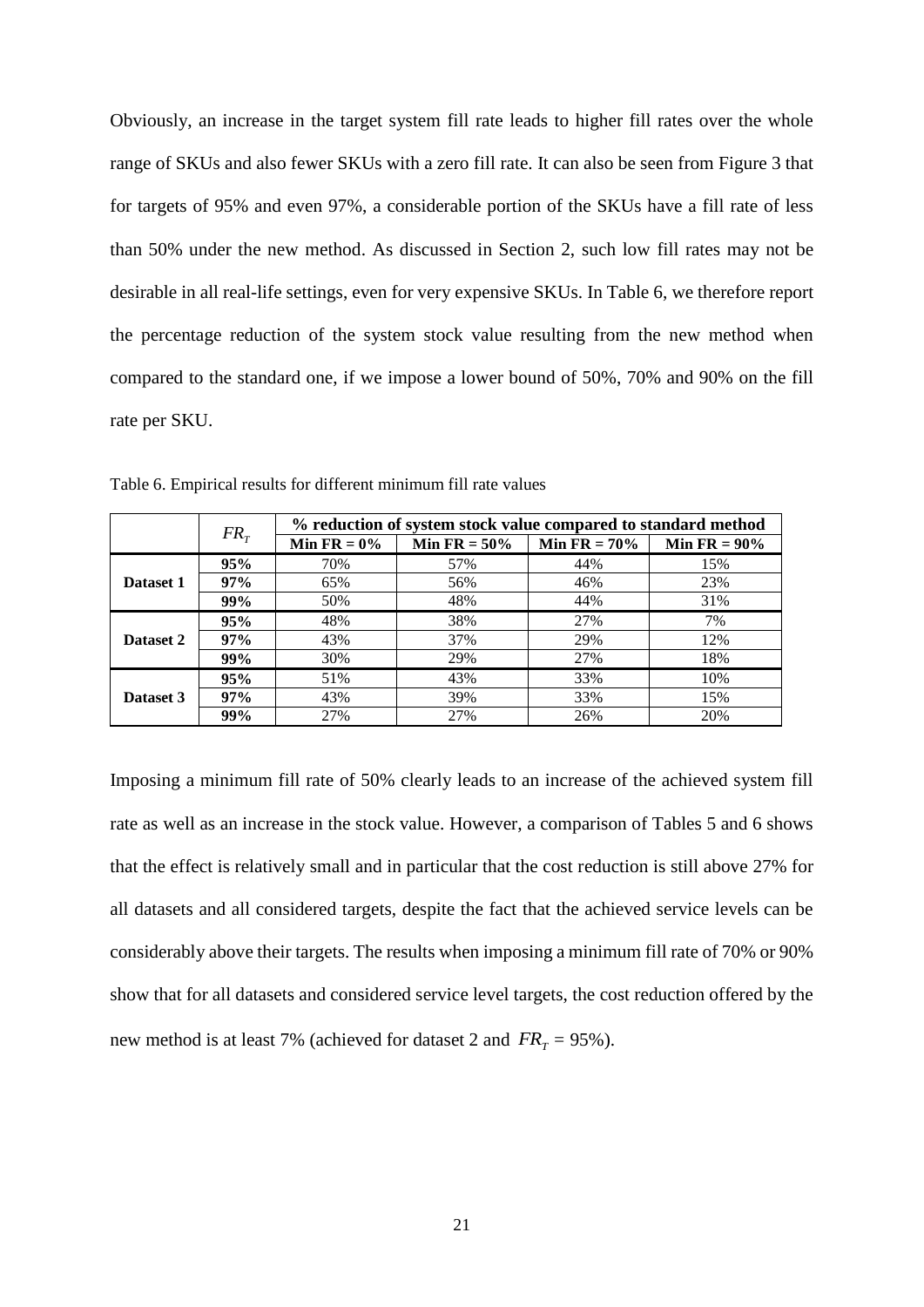### **4. CONCLUSION AND IMPLICATIONS**

A simple methodology was proposed for the specification of the target fill rate at an individual SKU level. The method works in the following steps:

- 1. Determine an appropriate target fill rate for a class or group of items;
- 2. If relative criticality figures are available, calculate the average price criticality ratio across the entire class or group of SKUs, and the price criticality ratio for each SKU. Else, calculate the average price across the entire class or group of SKUs and the relative price (see Section 2.1 for definitions);
- 3. Calculate the target fill rate per SKU using (4).

After calculating the target fill rates in Step 3, the inventory policies should be selected and, in particular, the order levels should be determined. This is not a specific part of our approach and therefore we do not include it as a fourth step of the proposed method.

The new method explicitly allows for variation of service levels across SKUs. An empirical investigation for three real-life datasets showed that the new method leads to cost reductions of at least 27% compared to using the same service level for each SKU, whilst overall achieved service levels are above the target. Moreover, considerable cost reductions can be achieved even if we impose a lower bound (e.g., 50%, 70% or 90%) on the fill rate per SKU to avoid very low fill rates for some SKUs, which may not be desirable in practice. Considerable cost reductions were also reported when the new method was compared to situations with service level variation across (three) classes of SKUs. Savings of at least 10% and 11% can be achieved in comparison with the approaches proposed by Teunter et al. (2010) and Zhang et al. (2001), respectively. The savings in both cases can be up to 56%.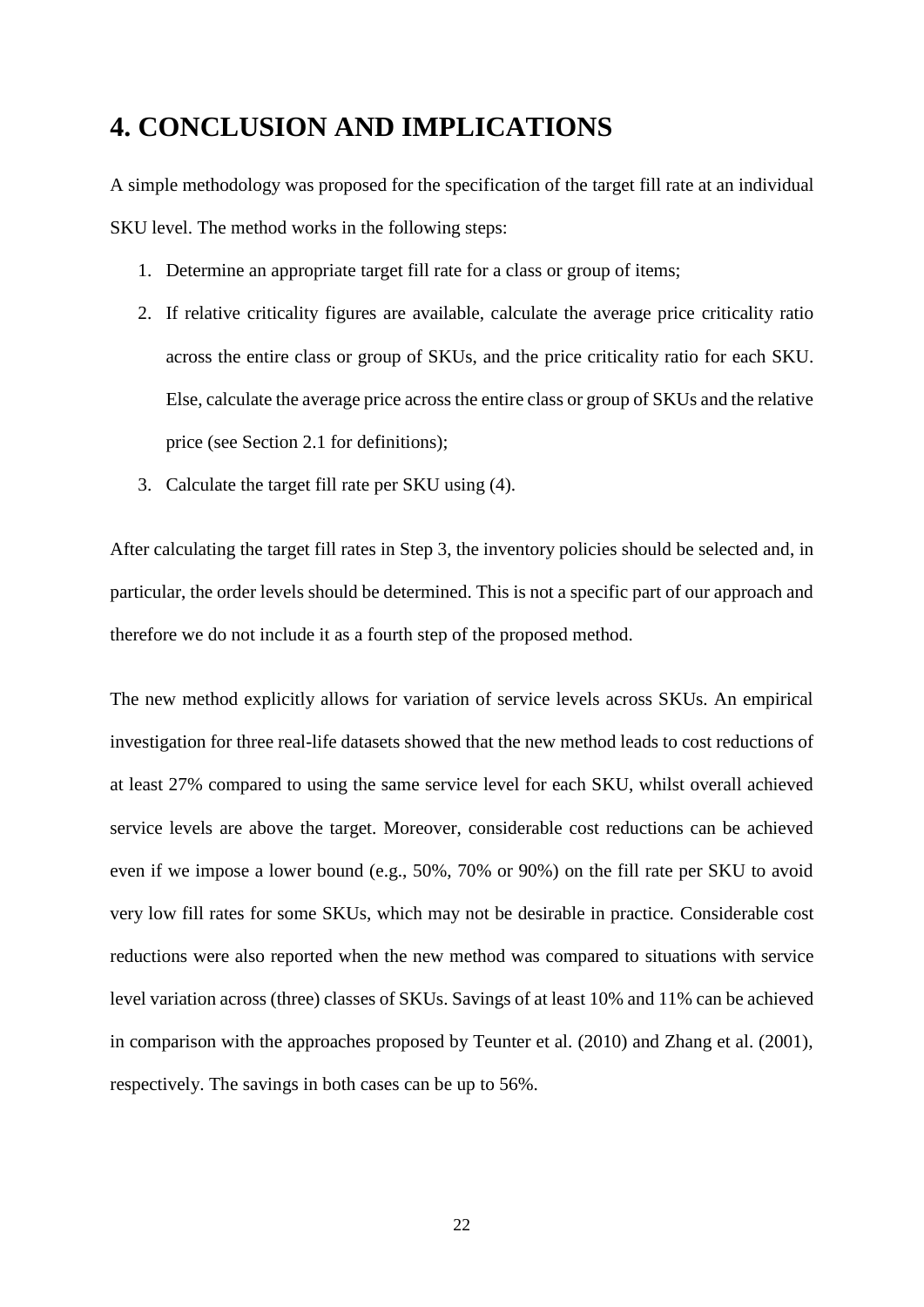It should be noted that although the average fill rate resulting from our method is above the target, the fraction of revenue delivered from stock-on-hand may be (much) smaller. Increasing the minimum target fill rate, as suggested above, is one practical way of dealing with this issue. Regardless, an additional benefit of the new method (although not explicitly considered in our analysis) is that it may lead to reduced obsolescence costs by stocking fewer expensive and often slow moving SKUs. This is based on the assumption that the  $(r,0)$  policy is used across all items in a stock base (or class). Although there are real world scenarios where this is the case (e.g., Syntetos et al., 2010), the employment of this policy in a slow moving demand context is not very common, at least not without a suitable adjustment of relevant parameter values (e.g., considerably higher inventory holding charges to reflect the risk of obsolescence).

There are limitations of our approach. Recall from Section 2.2 that it is based on an approximation that is accurate if target fill rates are high. Although there usually is a high system target fill rate in practice, typically in the range of 95% to 99%, our results have also shown that it is optimal to use much smaller fill rates for the most expensive (and least critical) items. So, there is no guarantee that the proposed method leads to a near-optimal solution, although the results have been very encouraging in that there were large cost savings compared to existing methods. The approximation is crucial, however, for obtaining a very simple method and in particular a closed-form and insightful relation (4) between SKU fill rates and the system fill rate. The simplicity should aid practical implementation. In fact, the method has already been incorporated by a large inventory software supplier and the simplicity was an important reason for doing so. Nevertheless, further research could explore (more) exact approaches.

Another limitation is that we did not consider possible heterogeneity amongst customers. If customers have different demand patterns, then our method may lead to poor service (below the average system fill rate across all customers) for customers who often demand expensive,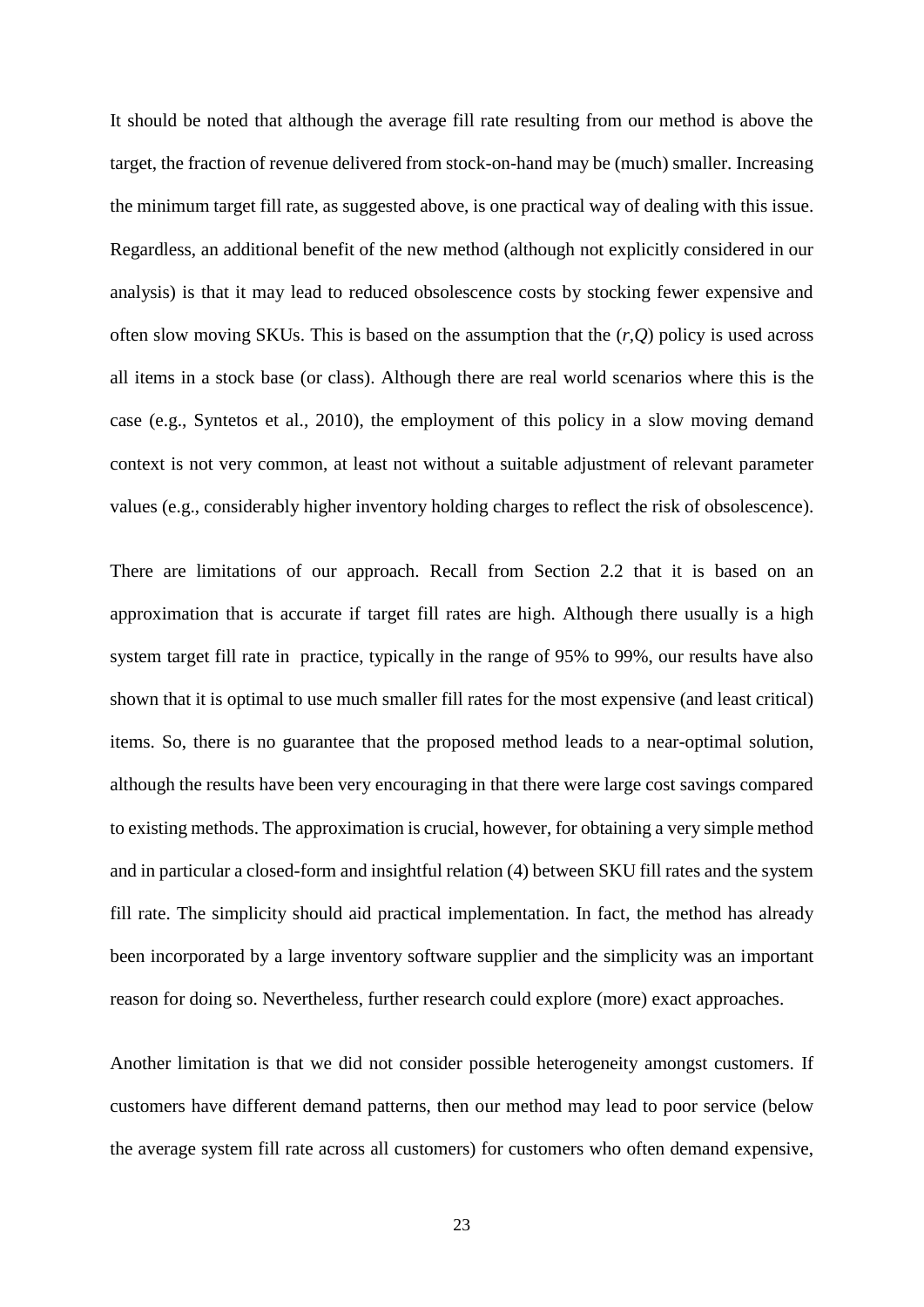slow moving SKUs, which may be undesirable. A 'solution' may be to define clusters of SKUs, but this implies a complex SKU clustering based on customer demand segmentation. Instead, an easier adjustment is to introduce minimum service levels per SKU (higher than 50%), although this does obviously imply (without further modification of the method) that the achieved system fill rate will be above the target fill rate.

Besides SKU fill rates, and the corresponding system average, order fill rates (the percentage of orders, satisfied in complete, from stock on hand) are relevant if customers regularly order multiple SKUs (e.g., Song, 1998; Syntetos et al., 2009). In such situations, if customers typically order a similar set of SKUs and delivery as a whole is essential, the collective availability across sets of SKUs matters.

Finally, our analysis assumes that the order quantity for a particular SKU is given (exogenously chosen) and thus is not addressing the interactions between setting the re-order point and order quantity.

Despite these limitations (opportunities for extending this work), our results clearly show that there is much to be gained by service level differentiation across SKUs. Moreover, we have provided a very simple and intuitive method that can serve as a starting point for both practical implementations and further research.

### **ACKNOWLEDGEMENTS**

We would like to thank the anonymous referees for their constructive comments that greatly helped to improve the content of our paper and its presentation.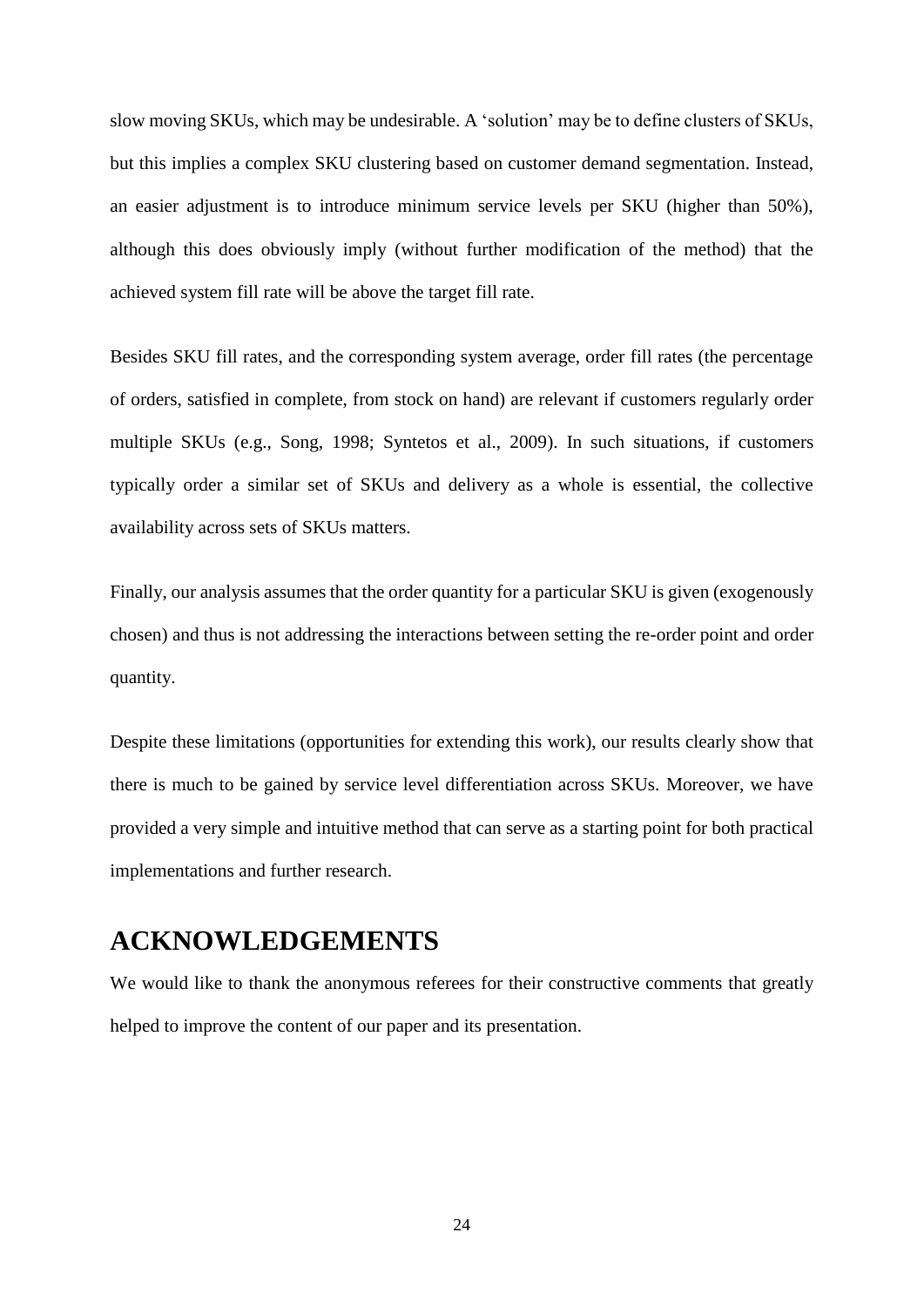## **REFERENCES**

Axsäter, S. (2006). *Inventory control*. 2nd ed. New York, NY: Springer-Verlag.

Dawson, P. (2013). Managing Director of DBO Services [\(http://www.dboservices.com/\)](http://www.dboservices.com/). Private communications to the authors.

Guijarro, E., Cardós, M., & Babiloni, E. (2012). On the exact calculation of the fill rate under discrete demand patterns. *European Journal of Operational Research, 218* (2), 442-444.

Hopp, W.J., Spearman, M.L., & Zhang, R.Q. (1997). Easily implementable inventory control policies. *Operations Research, 45* (3), 327-340.

Larsen, C., & Thorstenson, A. (2008). A comparison between the order and the volume fill rate for a base stock inventory control system under a compound renewal demand process. *Journal of the Operational Research Society, 59* (6), 798-804.

Larsen, C., & Thorstenson, A. (2014). The order and volume fill rates in inventory control systems. *International Journal of Production Economics, 147* (Part A), 13-19.

Lee, C.B. (2002). Demand Chain optimization: pitfalls and key principles, NONSTOP's "supply chain management seminar", White Paper, Retrieved from http://www.idii.com/wp/nonstop\_dco.pdf

Pflitsch, R. (2008). Vice President of Slimstock B.V. (http://www.slimstock.com/).Private communication to the authors.

Porras, E., & Dekker, R. (2008.) An inventory control system for spare parts at a refinery: an empirical comparison of different re-order point methods. *European Journal of Operational Research*, *184* (1), 101-132.

Schneider, H. (1981). Effect of service-levels on order points or order levels in inventory models. *International Journal of Production Research, 19* (6), 615-631.

Silver, E.A., & Bischak, D.P. (2011). The exact fill rate in a periodic review base stock system under normally distributed demand. *OMEGA: The International Journal of Management Science, 39* (3), 346-349.

Silver, E.A., Pyke, D.F., & Peterson, R. (1998). *Inventory management and production planning and scheduling*, 3rd ed. New York, NY: John Wiley & Sons, Inc.

Singh, S.K. (2013). COO of Arkieva (http://www.arkieva.com). Private communications to the authors.

Song, J.S. (1998)[. On the order fill rate in a multi-item, base-stock inventory system.](http://scholar.google.com/citations?view_op=view_citation&hl=fr&user=LKO03kAAAAAJ&citation_for_view=LKO03kAAAAAJ:zYLM7Y9cAGgC) *Operations Research*, *46* (6), 831-845.

Syntetos, A.A., Babai, M.Z., Davies, J., & Stephenson, D. (2010). Forecasting and stock control: a study in a wholesaling context. *International Journal of Production Economics*, *127* (1), 103-111.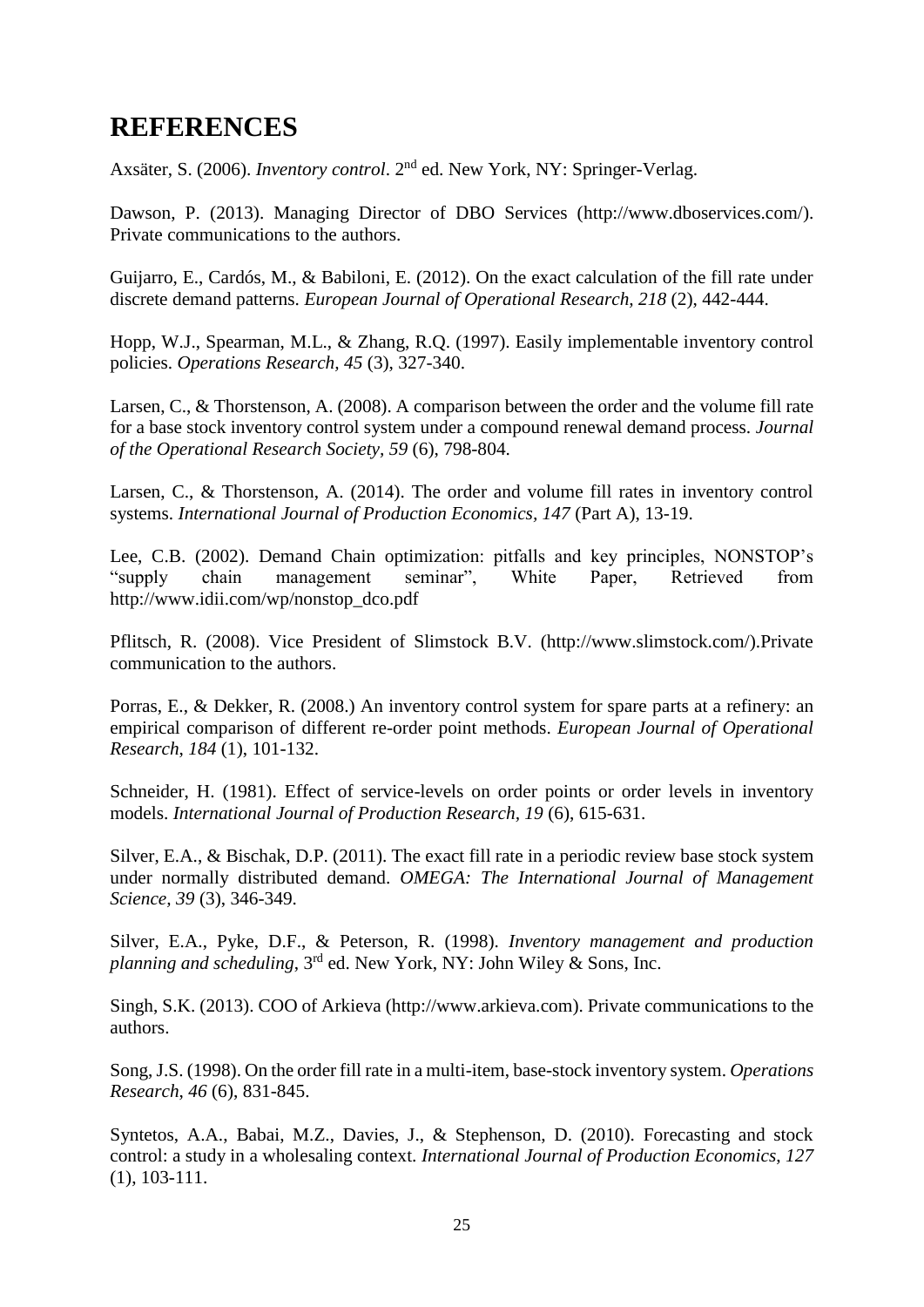Syntetos, A.A., & Boylan, J.E. (2008). Demand forecasting adjustments for service level achievement. *IMA Journal of Management Mathematics*, *19* (2), 175-192.

Syntetos, A.A., Keyes, M., & Babai, M.Z. (2009). Demand categorisation in a European spare parts logistics network. *International Journal of Operations and Production Management, 29* (3), 292-316.

Teunter, R.H., Babai, M.Z., & Syntetos, A.A. (2010). ABC classification: service levels and inventory costs. *Production and Operations Management, 19* (3), 343-352.

Thonemann, U.W., Brown, A.O., & Hausman, W.H. (2002). Easy quantification of improved spare parts inventory policies. *Management Science*, *48* (9), 1213-1225.

Zhang, R.Q., Hopp, W.J., & Supatgiat, C. (2001). Spreadsheet implementable inventory control for a distribution centre. *Journal of Heuristics*, *7* (2), 185-203.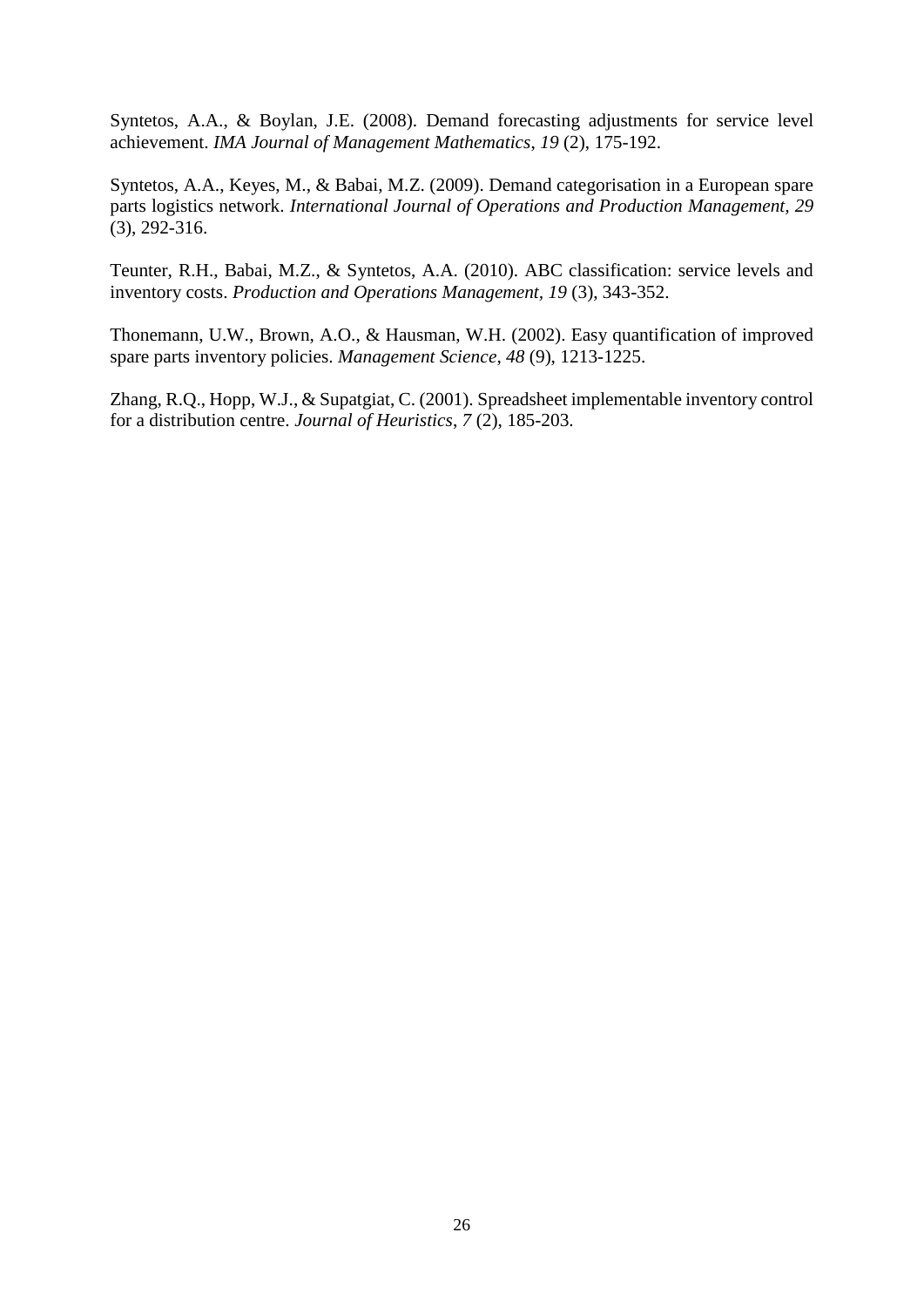## **APPENDIX: CALCULATION OF THE SYSTEM STOCK VALUE UNDER NORMAL DEMAND**

We first introduce the following notations in addition to those in Section 2.1.

 $\sigma_i$ : Standard deviation of the demand (per time unit) of SKU *i* 

 $n_i$ : expected backordered quantity of SKU *i* just before a replenishment

*Si* : Average inventory holdingof SKU *i*

 $\Phi(.)$ : Standard normal probability distribution function

 $\phi(.)$ : Standard normal probability density function

As demand per time unit of SKU *i* is i.i.d Normal with mean  $D_i$  and standard deviation  $\sigma_i$ , lead time demand is also Normal and its mean and standard deviation are equal to  $L_i D_i$  and  $L_i \sigma_i$ , respectively. Axsäter (2006) shows that for this lead time demand distribution and under the  $(r_i, Q_i)$  policy, the expected number of units of each replenishment order that arrive late (i.e. are used to satisfy backorders) is

$$
n_{i} = \sigma_{i} \sqrt{L_{i}} \left[ \phi \left( \frac{r_{i} - L_{i}D_{i}}{\sigma_{i} \sqrt{L_{i}}} \right) - \left( \frac{r_{i} - L_{i}D_{i}}{\sigma_{i} \sqrt{L_{i}}} \right) \left[ 1 - \Phi \left( \frac{r_{i} - L_{i}D_{i}}{\sigma_{i} \sqrt{L_{i}}} \right) \right] - \phi \left( \frac{r_{i} + Q_{i} - L_{i}D_{i}}{\sigma_{i} \sqrt{L_{i}}} \right) + \left( \frac{r_{i} + Q_{i} - L_{i}D_{i}}{\sigma_{i} \sqrt{L_{i}}} \right) \left[ 1 - \Phi \left( \frac{r_{i} + Q_{i} - L_{i}D_{i}}{\sigma_{i} \sqrt{L_{i}}} \right) \right] \right]
$$
(5)

From this, we can calculate the fill rate of SKU*i* as

$$
FR_i = 1 - \frac{n_i}{Q_i} \tag{6}
$$